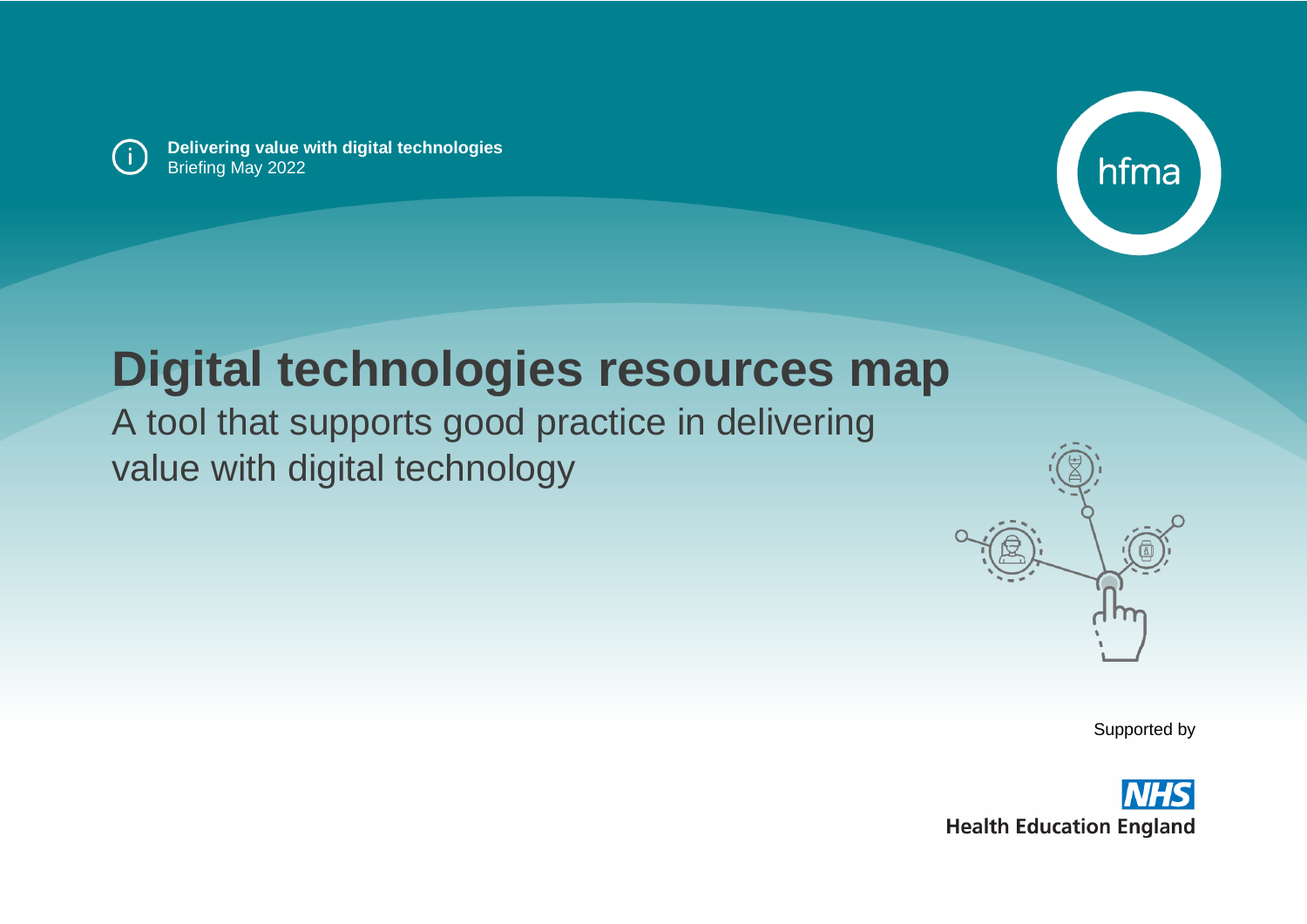### **Contents**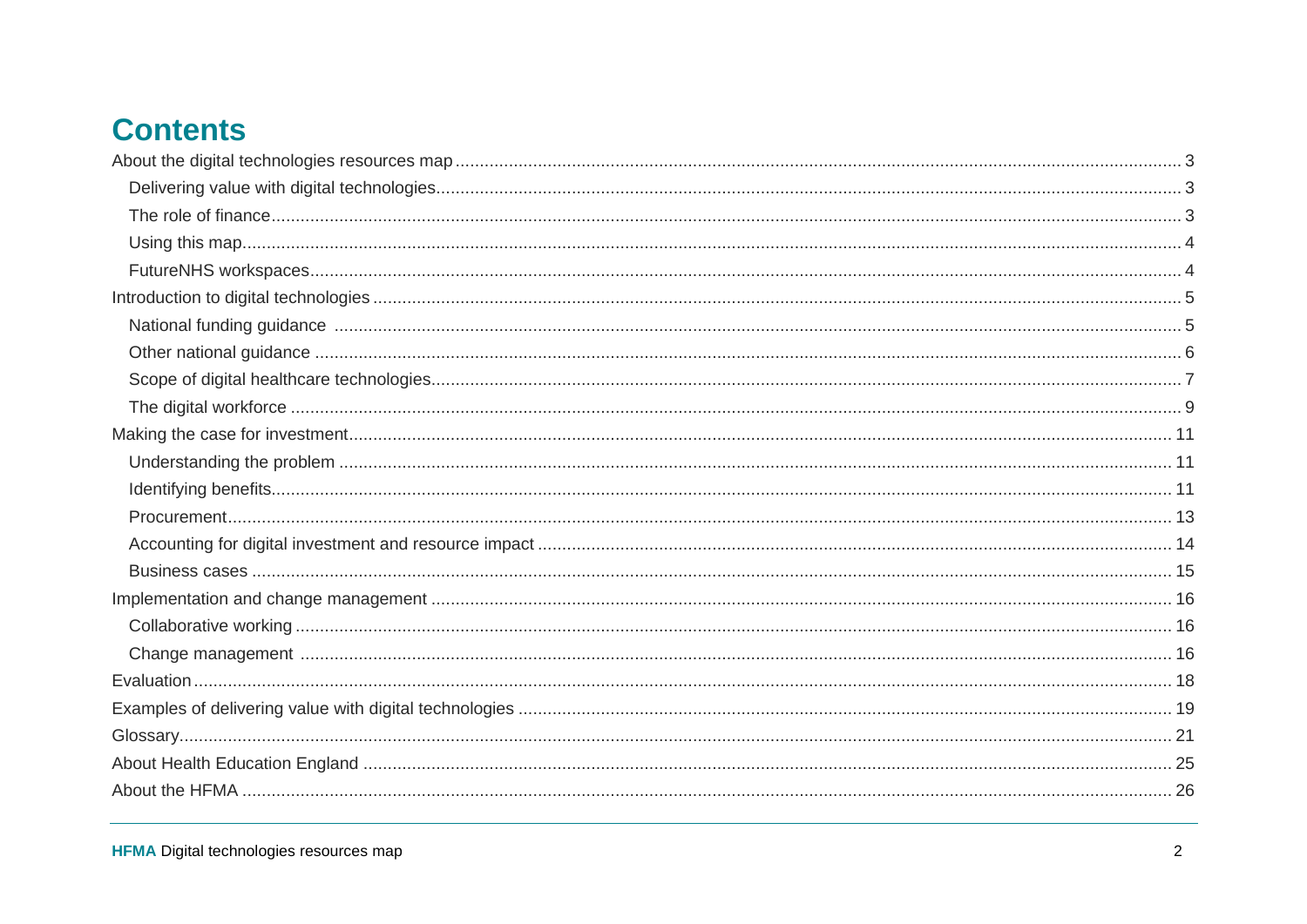### <span id="page-2-0"></span>**About the digital technologies resources map**

### <span id="page-2-1"></span>**Delivering value with digital technologies**

The HFMA, supported by Health Education England (HEE), is delivering a programme to increase awareness amongst NHS finance staff about digital healthcare technologies, and enable finance to take an active role in supporting the use of digital technologies to transform services and drive value and efficiency - *Delivering value*  with digital technologies<sup>1</sup>.

Digital technologies such as digital medicine, artificial intelligence and robotics have a huge potential to transform the delivery of healthcare. These technologies can empower patients to participate actively in their care, with a greater focus on wellbeing and prevention. They also support the prediction of individual disease risk and personalise the management of long-term conditions.

The use of digital technologies within healthcare is evolving, with the scope of available technology increasing significantly over the past few years and developments set to continue apace in the future. Advances in technologies have coincided with increased public awareness and a willingness from both professionals and patients to embrace new methods of healthcare. The Covid-19 pandemic accelerated digital transformation that might have otherwise taken much longer to implement.

Digital technologies can be an enabler for increasing productivity, addressing capacity constraints and improving patient experience and outcomes, playing a significant role in transforming services and driving value and efficiency across the NHS.

All material produced as part of the HFMA programme can be accessed via the [delivering value with digital technologies landing page](https://www.hfma.org.uk/our-work/delivering-value-with-digital-technologies) and is also signposted in relevant sections below.

#### <span id="page-2-2"></span>**The role of finance**

Due to the innovative and emerging nature of digital technology, each implementation project is different and requires input from multiple stakeholders including clinical teams, patients and carers, informatics professionals, change management experts and finance staff. This may also involve working across traditional organisation boundaries.

Finance teams have a key role in all stages of the project lifecycle working collaboratively with other stakeholders. Understanding the problem and coming up with the best solution will be followed by an assessment of the resource impact of the new care model. Finance also have a role in ensuring that those delivering the project are held to account. Finally evaluating how successful the investment has been in meeting its objectives is an essential part of any project cycle.

<sup>1</sup> HFMA, *[Delivering value with digital technologies](https://www.hfma.org.uk/our-work/delivering-value-with-digital-technologies)*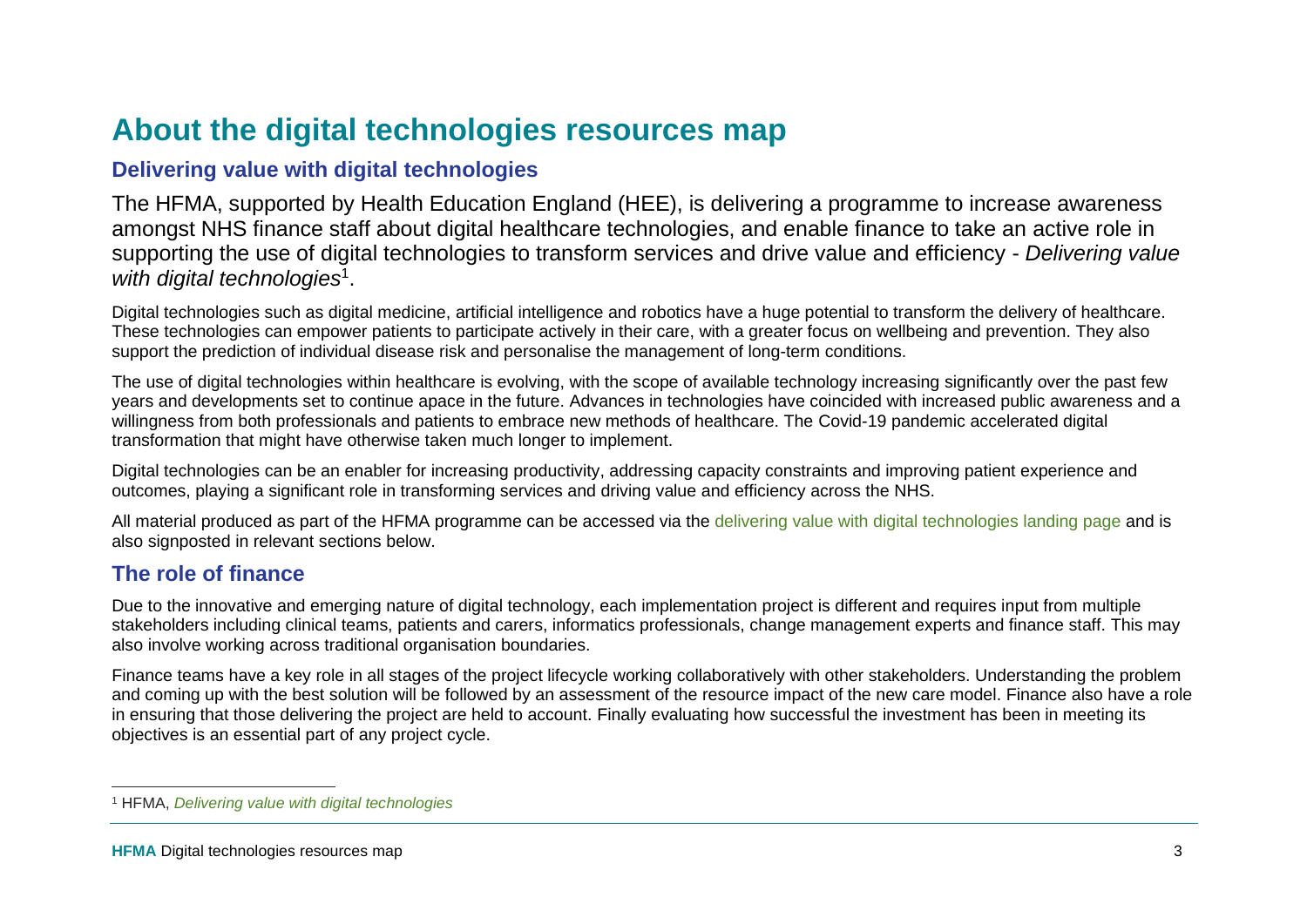Where the technology is new and/ or innovative finance teams may need to employ different skills and knowledge than those traditionally required within the NHS. Assessment of accounting and resource impact, including both capital and revenue considerations, may not be as straightforward as with non-digital investments. The traditional way of creating business cases driven by single year funding cycles may not work for digital where the time frames for accruing the benefits can be longer than one year and will not necessarily be cash-releasing. Evaluating the success of a project may need analysis from a wide range of data sources and may not be directly identified from financial analysis alone.

#### <span id="page-3-0"></span>**Using this map**

The increase in digital technologies affects all areas of the NHS and there is an ever-growing source of reference material available. The purpose of this map is to provide a reference point for tools and resources most relevant to finance teams supporting these developments. The map will also help those clinical and informatics teams who want to understand how to make the case for digital investment and the associated challenges.

The map starts with general information for staff who are unfamiliar with digital technologies or wishing to enhance their general knowledge of the subject. The next sections follow an expected project lifecycle. Finally, there are example case studies to highlight some recent uses of digital technologies within healthcare.

Most of the resources in the map are freely available. FutureNHS workspaces require a log-in as detailed in the note below.

The map is not intended as an exhaustive list of resources but to give an overview of available material. It will be regularly updated. Please email policy@hfma.org.uk if you have suggestions for additions to the map.

#### <span id="page-3-1"></span>**FutureNHS workspaces**

There are multiple references to FutureNHS workspaces throughout the map. FutureNHS is a virtual collaboration platform that is separated into workspaces. It supports people working in health and social care to make change, improve and transform across organisations, places and professions. There is also a FutureNHS case study hub which can be searched for relevant material across the platform. Access to the platform is available via self-registration to anybody with an @nhs.net email address or can be requested via the home page *[www.future.nhs.uk](http://www.future.nhs.uk/)*. Members of the platform can join workspaces which ensures access to all material on that workspace. Some material is available without joining the workspace.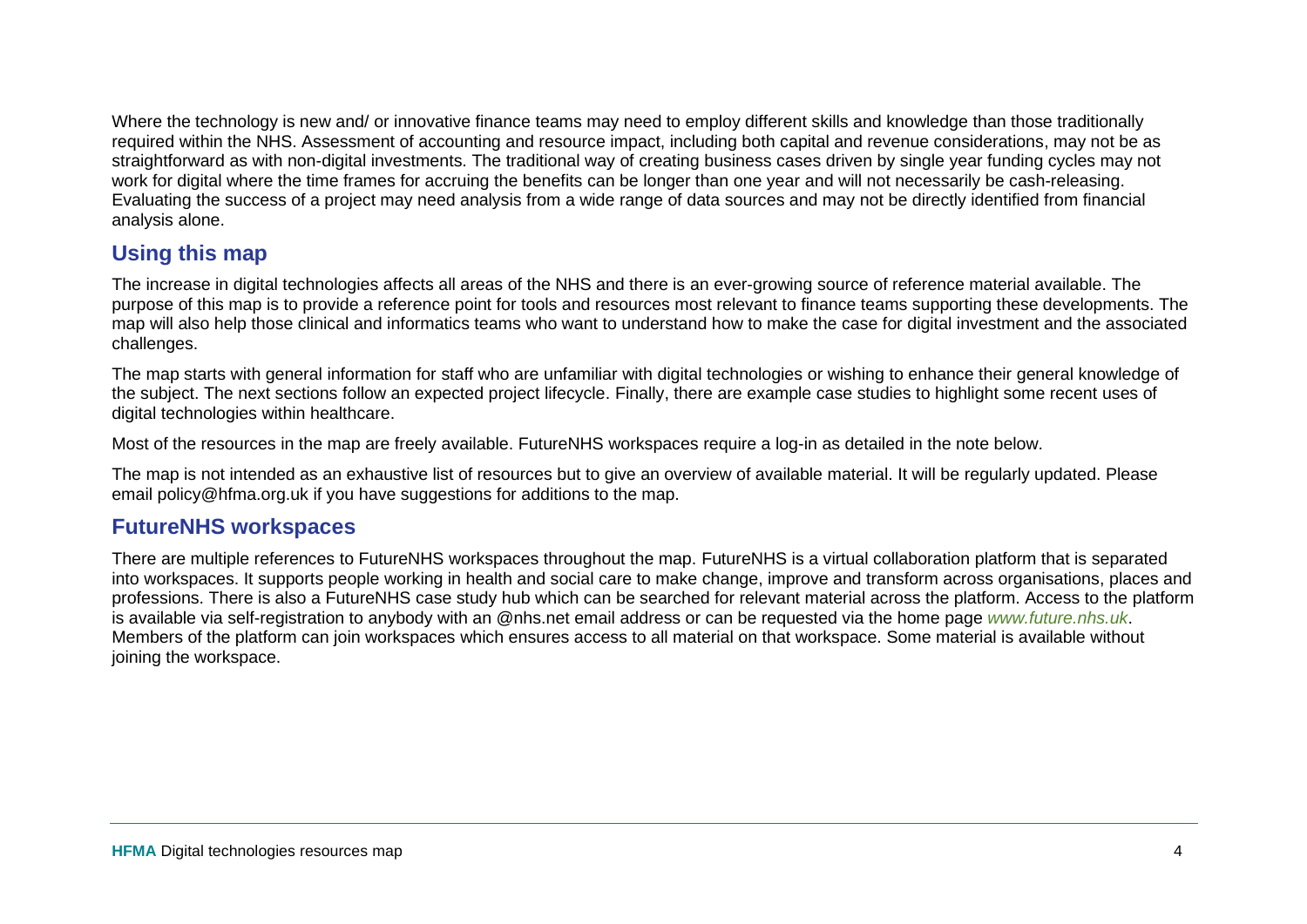### <span id="page-4-0"></span>**Introduction to digital technologies**

This section includes resources to introduce readers to the scope of digital technology in healthcare and how innovations can drive and support transformation.

#### <span id="page-4-1"></span>**National funding guidance**

The guidance included in this section details how organisations can access central funding for digital innovation.

| Links to tools and guidance                                                                                                                                                                                                                           | <b>Resource</b>                              | <b>Last</b><br>updated |
|-------------------------------------------------------------------------------------------------------------------------------------------------------------------------------------------------------------------------------------------------------|----------------------------------------------|------------------------|
| 2022/23 Revenue finance and contracting guidance<br>Includes details of arrangements for allocating technology funding to systems, covering both revenue<br>and capital allocations (paragraphs 161-170)                                              | NHSE& <sup>12</sup><br>strategic<br>document | April 2022             |
| Who pays for what<br>Resources outlining current and proposed funding streams for investing in digital technology and<br>addressing how the health and care sector are overcoming identified barriers                                                 | NHSE&I<br>(formerly NHSX)<br>website         | August 2021            |
| <b>MedTech funding mandate policy 2022/23</b><br>Outlines the NICE approved digital technologies that commissioners are expected to fund whenever<br>clinically appropriate                                                                           | <b>NHSE&amp;I</b><br>strategic<br>document   | <b>March 2022</b>      |
| <b>MedTech funding mandate workspace</b><br>Hub for all information and updates on the MedTech funding mandate policy including guidance,<br>briefing documents, FAQs, links to events, and other information relevant to the policy                  | <b>FutureNHS</b><br>workspaces               | n/a                    |
| The MedTech funding mandate and removing barriers to innovation<br>The policy lead for the MedTech funding mandate at NHSE&I, discusses how finance and<br>commissioners can utilise the mandate, and examples of the innovations already implemented | <b>HFMA</b> podcast                          | April 2022             |

<sup>2</sup> NHS England and NHS Improvement (NHSE&I) have worked together as a single organisation in the management of England's National Health Service since 2019 but retain separate status as legal entities until the statutory body status until the *[Health and Care Act 2022](https://bills.parliament.uk/bills/3022)* is enacted on 1 July 2022.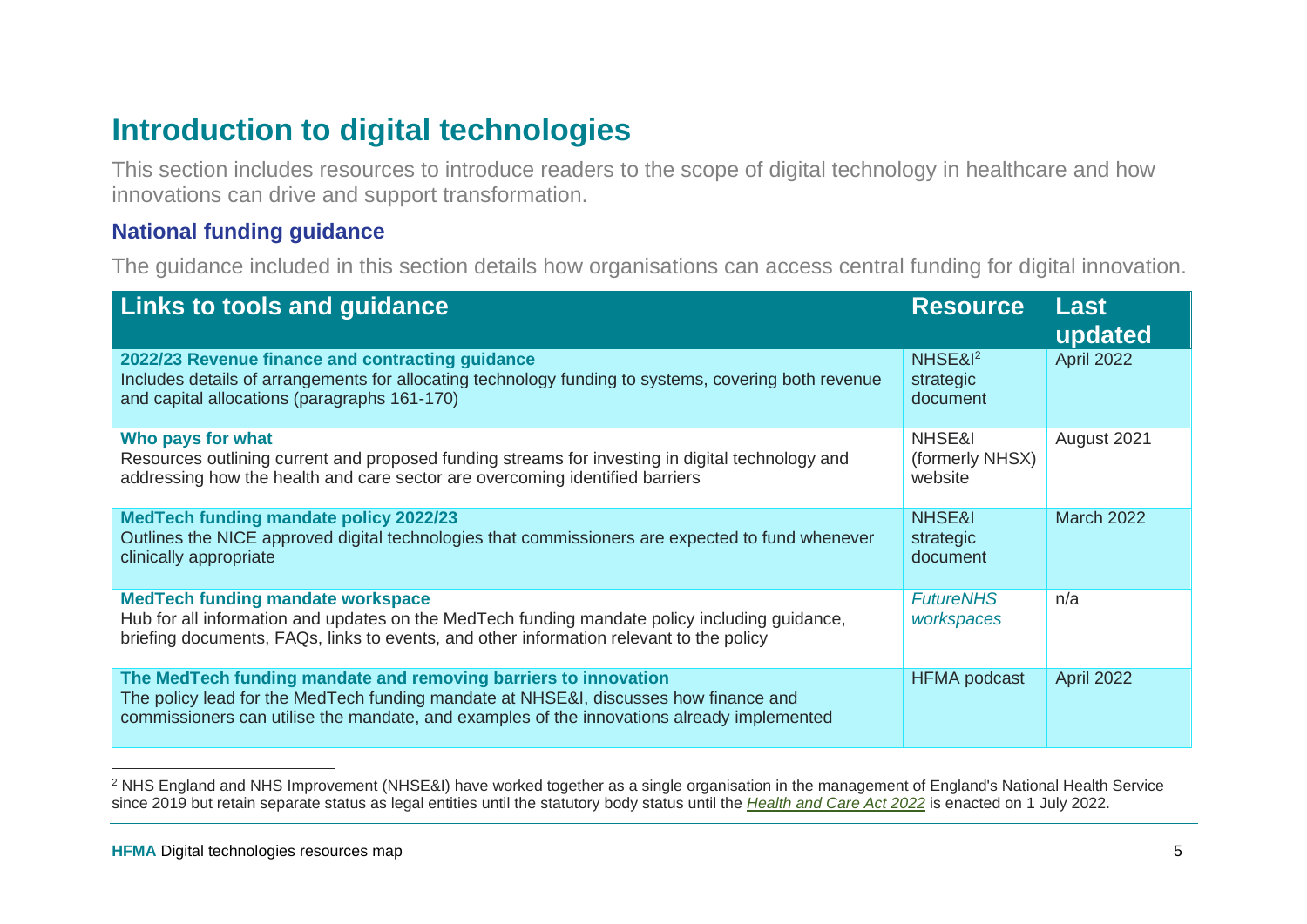| <b>Links to tools and guidance</b>                                                                                                                                           | <b>Resource Last</b>                          | updated |
|------------------------------------------------------------------------------------------------------------------------------------------------------------------------------|-----------------------------------------------|---------|
| Social care digital innovation fund<br>Details the funding available to support digital innovation in social care, including case studies from<br>previously funded projects | Local<br>Government<br>Association<br>website | n/a     |

#### <span id="page-5-0"></span>**Other national guidance**

There is a wide range of national guidance to support all aspects of digital innovation. The resources included in this section provide an overview specifically relevant to finance teams.

| <b>Links to tools and guidance</b>                                                                                                                                                          | <b>Resource</b>                                 | <b>Last</b><br>updated |
|---------------------------------------------------------------------------------------------------------------------------------------------------------------------------------------------|-------------------------------------------------|------------------------|
| Putting data, digital and tech at the heart of transforming the NHS<br>Independent review considering how to ensure a coherent approach to digital transformation in NHS<br>national bodies | <b>HM Government</b>                            | November 2021          |
| <b>What good looks like</b><br>Framework for NHS leaders building on established good practice of digitisation that transforms<br>services safely and securely                              | NHSE&I<br>(formerly)<br>$NHSX)3$ website        | October 2021           |
| <b>Information governance</b><br>Ensuring that information is managed and shared safely and securely is key to digital technology<br>implementation and ongoing management                  | <b>NHSE&amp;I</b><br>(formerly NHSX)<br>webpage | n/a                    |

<sup>&</sup>lt;sup>3</sup> NHSX was created in 2019 to drive the digital transformation of the NHS and social care and to ensure that guidance was in place to make digital transformation a reality for individual organisations and systems. Responsible for developing key strategic documents and funding streams, NHSX is now part of the transformation directorate of NHS England and NHS Improvement.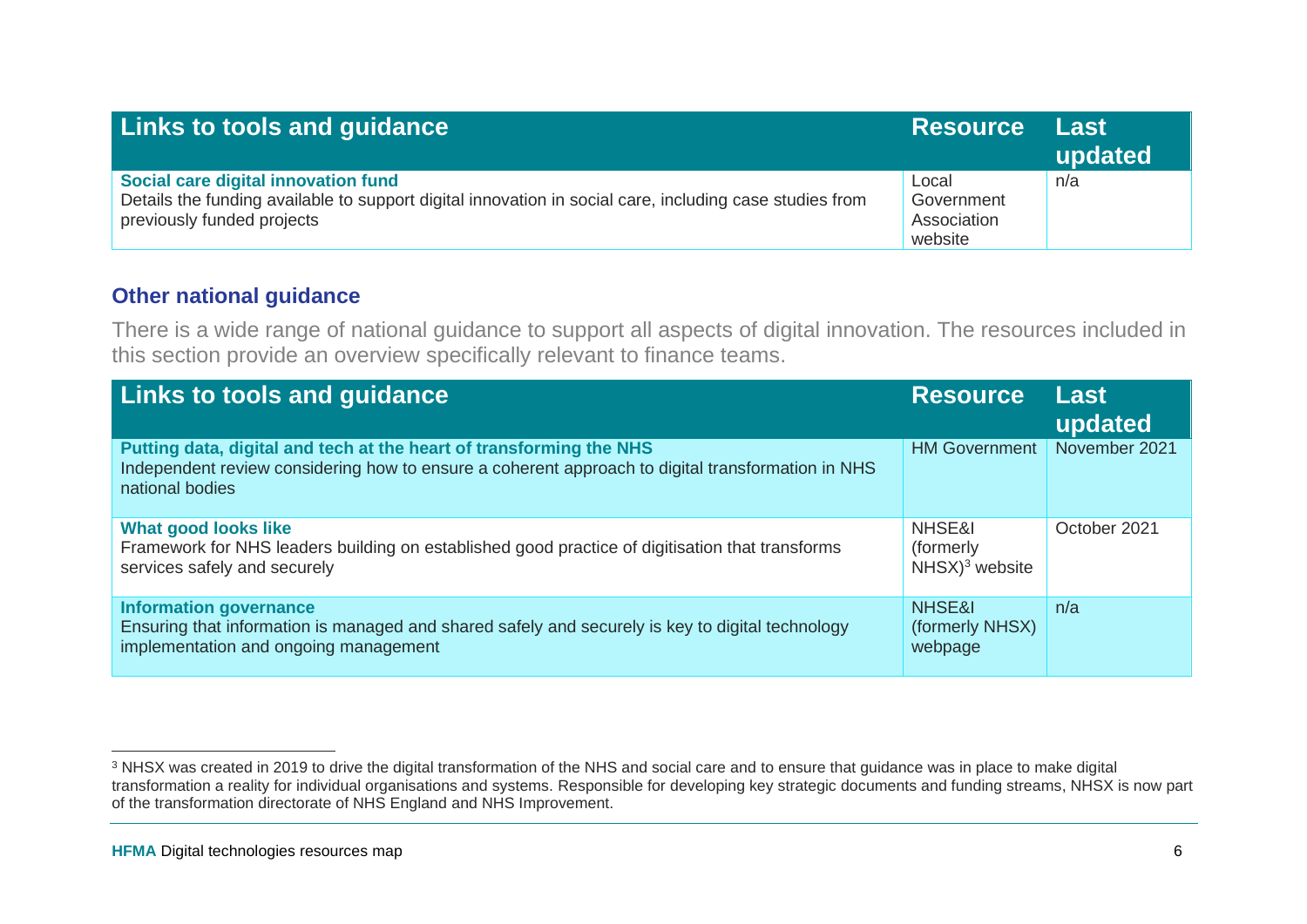| <b>Links to tools and guidance</b>                                                                                                                                                                                                | <b>Resource</b>                                                                                   | Last<br>updated   |
|-----------------------------------------------------------------------------------------------------------------------------------------------------------------------------------------------------------------------------------|---------------------------------------------------------------------------------------------------|-------------------|
| <b>Digital and technology assurance</b><br>Assurance process to independently review and assess all digital and technology projects against<br>mandatory standards                                                                | NHSE&I<br>(formerly NHSX)<br>webpage                                                              | n/a               |
| Evidence standards framework (ESF) for digital health technologies<br>Standards ensuring that new technologies are clinically effective and offer economic value and detail<br>the level of evidence required to meet these tests | <b>National</b><br>Institute for<br><b>Health and Care</b><br><b>Excellence</b><br>(NICE) webpage | April 2021        |
| <b>Digital primary care</b><br>Tools and resources for GP practices and primary care networks developing access to online GP<br>services, ensuring that they are safe, convenient and personalised for all patients               | NHSE&I<br>webpage                                                                                 | n/a               |
| <b>The Green Book</b><br>Leading source of guidance and polices to apply when undertaking option appraisals, developing<br>business cases and evaluating large scale projects which will be funded from public sector resource    | <b>HM Treasury</b>                                                                                | <b>March 2022</b> |

#### <span id="page-6-0"></span>**Scope of digital healthcare technologies**

The scope of digital technologies available to support transformation in healthcare is vast and constantly evolving, as is the associated language and terminology. This section signposts introductory resources for staff who have limited knowledge of the technologies used in digital transformation. A glossary of common terms is included in a separate section.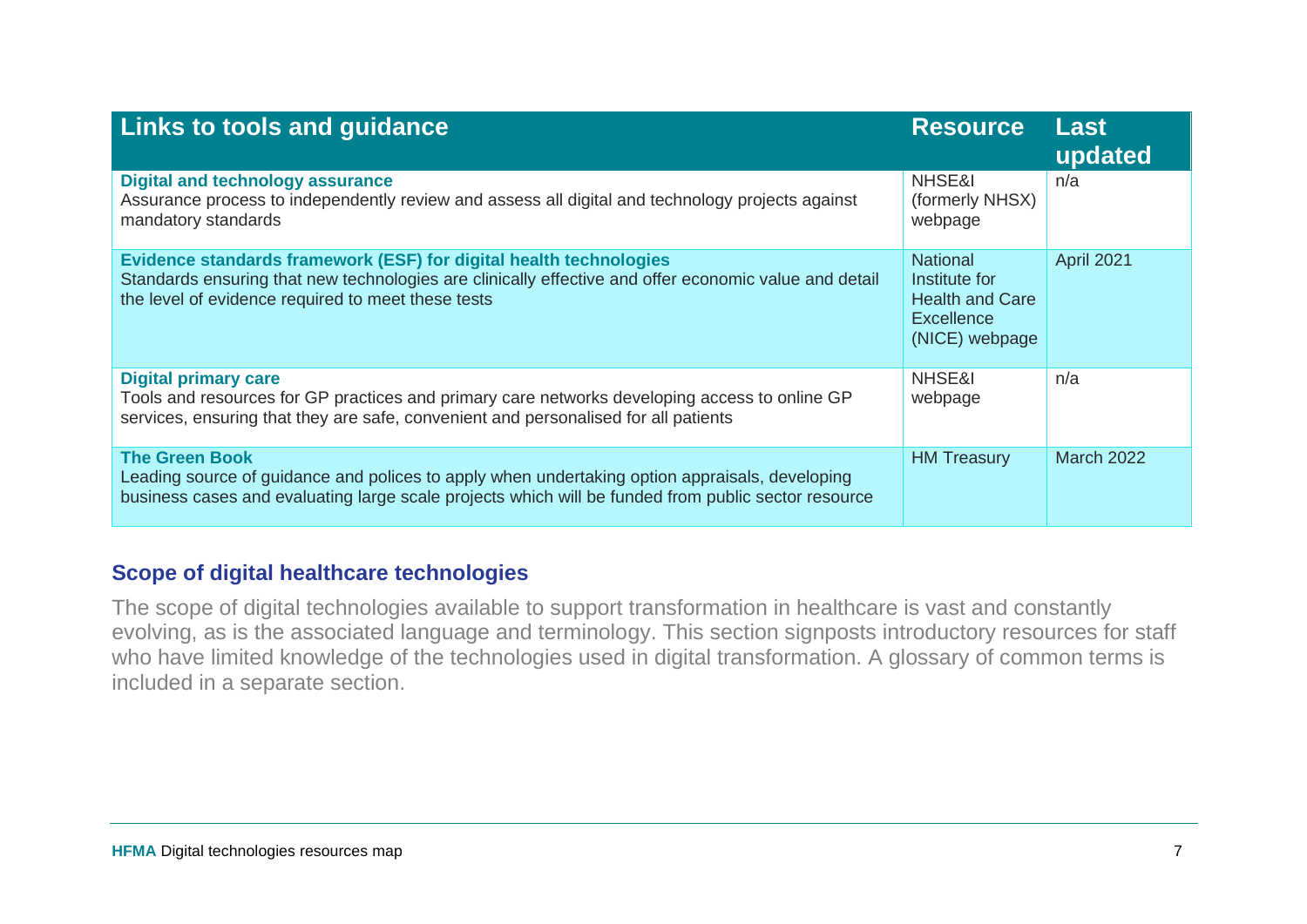| <b>Links to tools and guidance</b>                                                                                                                                                                                                                                                       | <b>Resource</b>                                  | <b>Last</b><br>updated |
|------------------------------------------------------------------------------------------------------------------------------------------------------------------------------------------------------------------------------------------------------------------------------------------|--------------------------------------------------|------------------------|
| Introduction to digital healthcare technologies<br>Introduction to the role of digital technologies in healthcare transformation                                                                                                                                                         | <b>HFMA</b> briefing                             | <b>July 2021</b>       |
| <b>Transforming healthcare with digital technologies</b><br>Introduction to some of the technologies available and the opportunities they provide to reimagine how<br>care is delivered                                                                                                  | <b>HFMA</b> webinar                              | <b>July 2021</b>       |
| Harnessing the potential of automation and AI in health care<br>15 recommendations for how policymakers can get the best out of automation and AI in health care                                                                                                                         | The Health<br>Foundation                         | February 2022          |
| <b>Introduction to digital transformation</b><br>Exploring what digital technology is and how it can transform healthcare services                                                                                                                                                       | <b>HFMA</b> bitesize<br>course                   | January 2022           |
| <b>Innovation Collaborative workspace</b><br>Established by NHS Transformation directorate and national Academic Health Science Network<br>(AHSN), providing a connected network to rapidly share learning and best practice in digital<br>transformation across the NHS and care sector | <b>FutureNHS</b><br>workspaces                   | n/a                    |
| <b>Reimagining care</b><br>Presentations from professionals at the forefront of driving digital innovation in healthcare introducing<br>how digital technologies can transform the delivery of healthcare                                                                                | <b>HFMA</b> annual<br>conference<br>presentation | December 2021          |
| The digital revolution: Eight technologies that will change health and care<br>Detailed report into emerging technologies that could represent an opportunity to achieve better<br>outcomes or more efficient care and improve patient experience                                        | The King's Fund                                  | November 2020          |
| <b>Blueprinting workspace</b><br>Detailed blueprints available for a range of digital investment projects across the NHS enabling digital<br>transformation to be carried out quickly and cost effectively based on existing evidence                                                    | <b>FutureNHS</b><br>workspaces                   | n/a                    |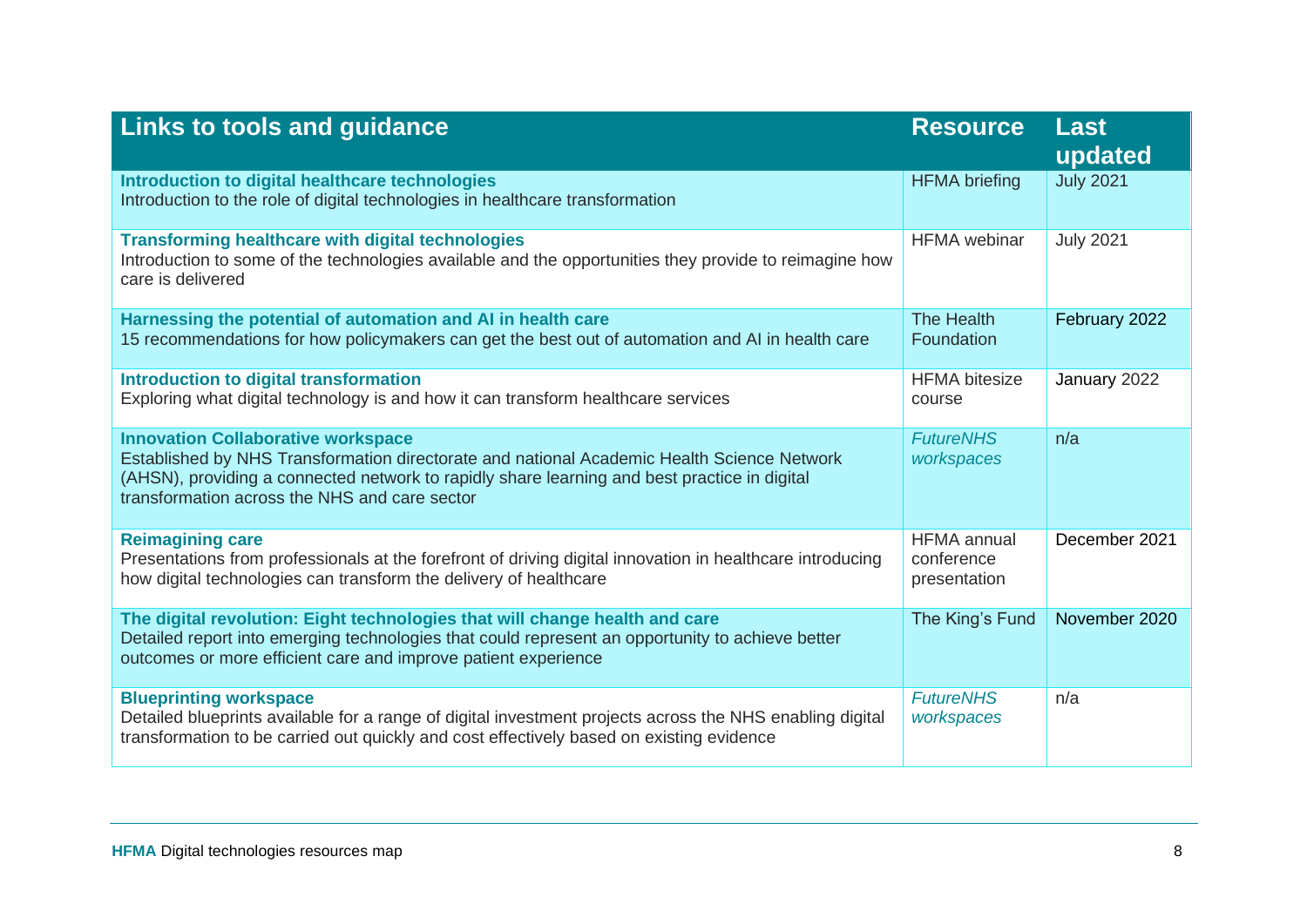| Links to tools and guidance                                                                                                                                                                                                                                                                      | <b>Resource</b>                | Last<br>updated   |
|--------------------------------------------------------------------------------------------------------------------------------------------------------------------------------------------------------------------------------------------------------------------------------------------------|--------------------------------|-------------------|
| Al virtual hub workspace<br>Resources to support the development and deployment of safe, ethical AI in health and care including<br>case studies                                                                                                                                                 | <b>FutureNHS</b><br>workspaces | n/a               |
| Using artificial intelligence to unlock health records<br>How natural language processing is being used to structure the large volumes of unstructured data in<br>electronic patient records, so that the data can be used to support the delivery of high-quality care and<br>clinical research | <b>HFMA</b> briefing           | <b>March 2022</b> |
| <b>Brain power</b><br>How artificial intelligence and robotics are being used to transform the delivery of healthcare services                                                                                                                                                                   | <b>HFMA</b><br>magazine        | <b>March 2022</b> |
| Artificial Intelligence: How to get it right<br>Analysis of the challenges and opportunities associated with data-driven technologies in the health<br>and care system                                                                                                                           | NHSX report                    | October 2019      |
| <b>Genome map</b><br>Introduction to the science of genomics seen as one of three major technologies that will lead to digital<br>transformation of the NHS                                                                                                                                      | <b>HFMA</b><br>magazine        | December 2021     |
| <b>Switching it up</b><br>Examining the part that digital technology can play in NHS recovery from Covid-19 and the role<br>finance teams will play in supporting the agenda                                                                                                                     | <b>HFMA</b><br>magazine        | September 2021    |

#### <span id="page-8-0"></span>**The digital workforce**

A digital workforce is often taken to mean a team of software robots that works alongside human employees to undertake manual processes and allow humans to focus on value-adding tasks. However, it can also refer to the skills and knowledge required by the human workforce to support digital transformation.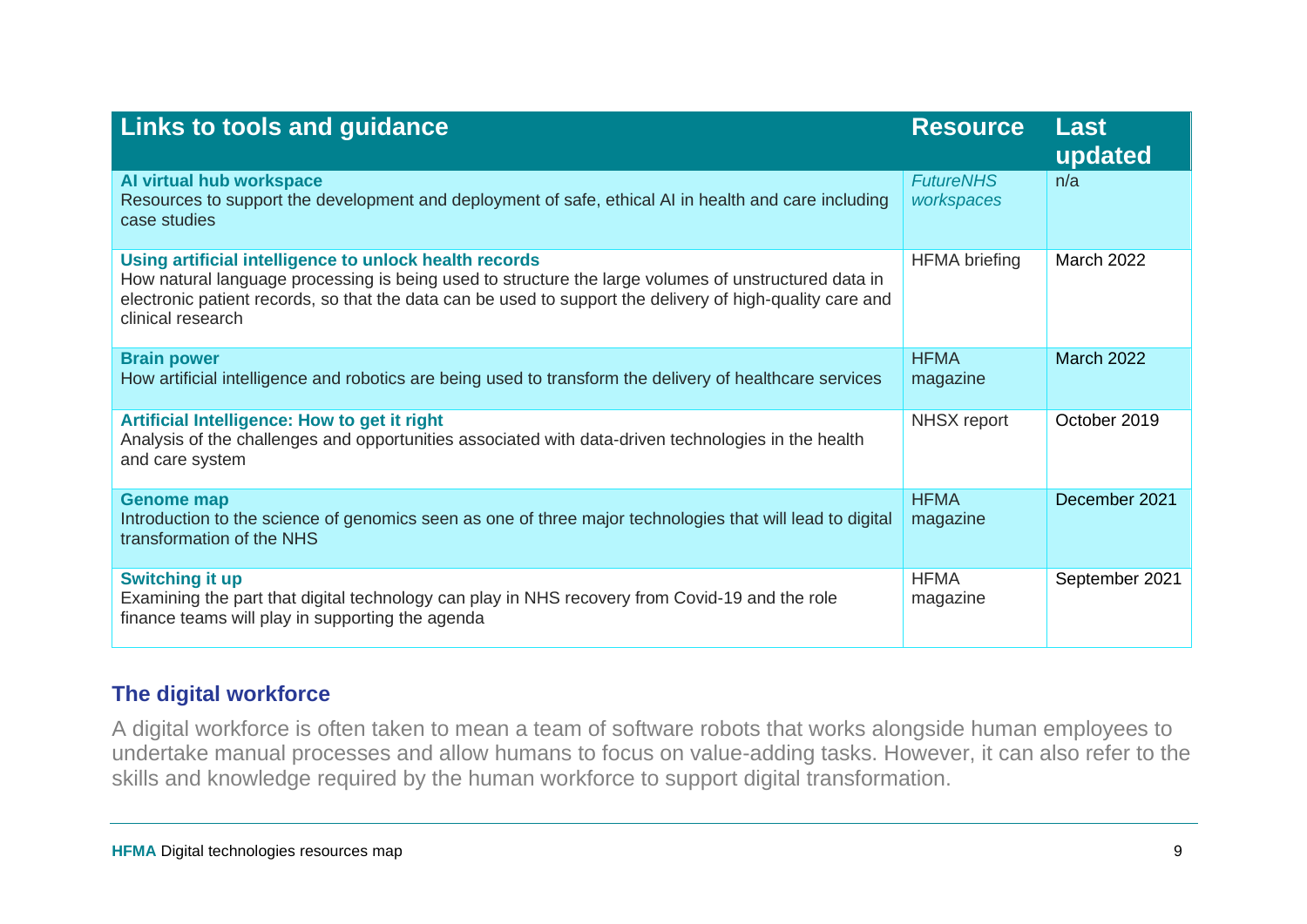| Links to tools and guidance                                                                                                                                                                                 | <b>Resource</b>                | Last<br>updated |
|-------------------------------------------------------------------------------------------------------------------------------------------------------------------------------------------------------------|--------------------------------|-----------------|
| Unlocking efficiencies with digital workers<br>The role of robotic process automation in achieving digital transformation                                                                                   | <b>HFMA</b> briefing           | November 2020   |
| <b>Building and enabling digital teams</b><br>A guide for board members on what a good digital team looks like and how to build digital capability<br>into organisations                                    | <b>NHS Providers</b><br>report | November 2020   |
| <b>Building our future digital workforce</b><br>Resources to support organisations to address the challenges around building capacity and capability<br>in the health and care digital technology workforce | <b>HEE</b> website             | n/a             |
| <b>Topol review and Topol digital fellowships</b><br>Report on preparing the healthcare workforce to deliver the digital future and details of the digital<br>fellowship programme                          | <b>HEE</b> website             | n/a             |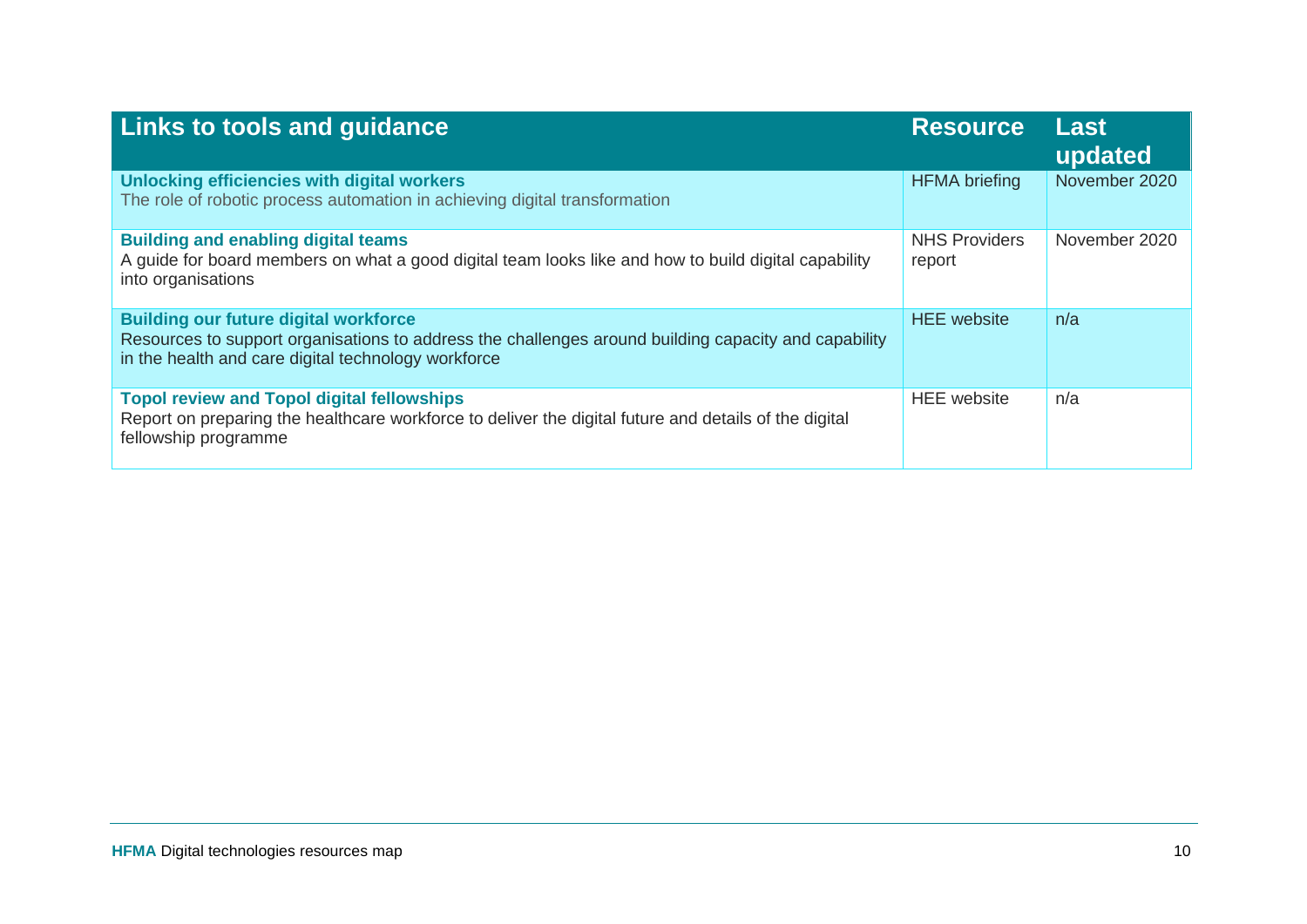### <span id="page-10-0"></span>**Making the case for investment**

Before investing in digital technologies, a business case needs to be developed that sets out what the problem is and how the proposed solution will deliver value for the NHS and patients.

#### <span id="page-10-1"></span>**Understanding the problem**

A clear understanding of the problem at the outset and how technology might help is vital to ensuring that effective investment decisions are made and that the benefits of a digital solution are realised.

| <b>Links to tools and guidance</b>                                                                                                                       | Resource Last                                 | updated          |
|----------------------------------------------------------------------------------------------------------------------------------------------------------|-----------------------------------------------|------------------|
| Making a difference with digital technologies: identifying and evaluating benefits<br>Includes a section on understanding the problem that needs solving | <b>HFMA</b> briefing                          | April 2022       |
| <b>Best Possible Value decision framework</b><br>Reference quide for organisations making value-based decisions for healthcare services                  | <b>Future Focused</b><br>Finance <sup>4</sup> | <b>June 2017</b> |

#### <span id="page-10-2"></span>**Identifying benefits**

The business case needs to set out a compelling case for investment, clearly articulating what the anticipated benefits (both financial and non-financial) are.

| <b>Links to tools and guidance</b>                                                                                                                                           | <b>Resource</b>      | <b>Last</b><br>updated |
|------------------------------------------------------------------------------------------------------------------------------------------------------------------------------|----------------------|------------------------|
| Making a difference with digital technologies: identifying and evaluating benefits<br>Includes a section on making the case for investment by identifying potential benefits | <b>HFMA</b> briefing | <b>April 2022</b>      |

<sup>&</sup>lt;sup>4</sup> Future-Focused Finance (FFF) is a national programme designed to support staff by engaging everyone in improving NHS finance and is part of One NHS Finance (*[www.onenhsfinance.nhs.uk](http://www.onenhsfinance.nhs.uk/)*).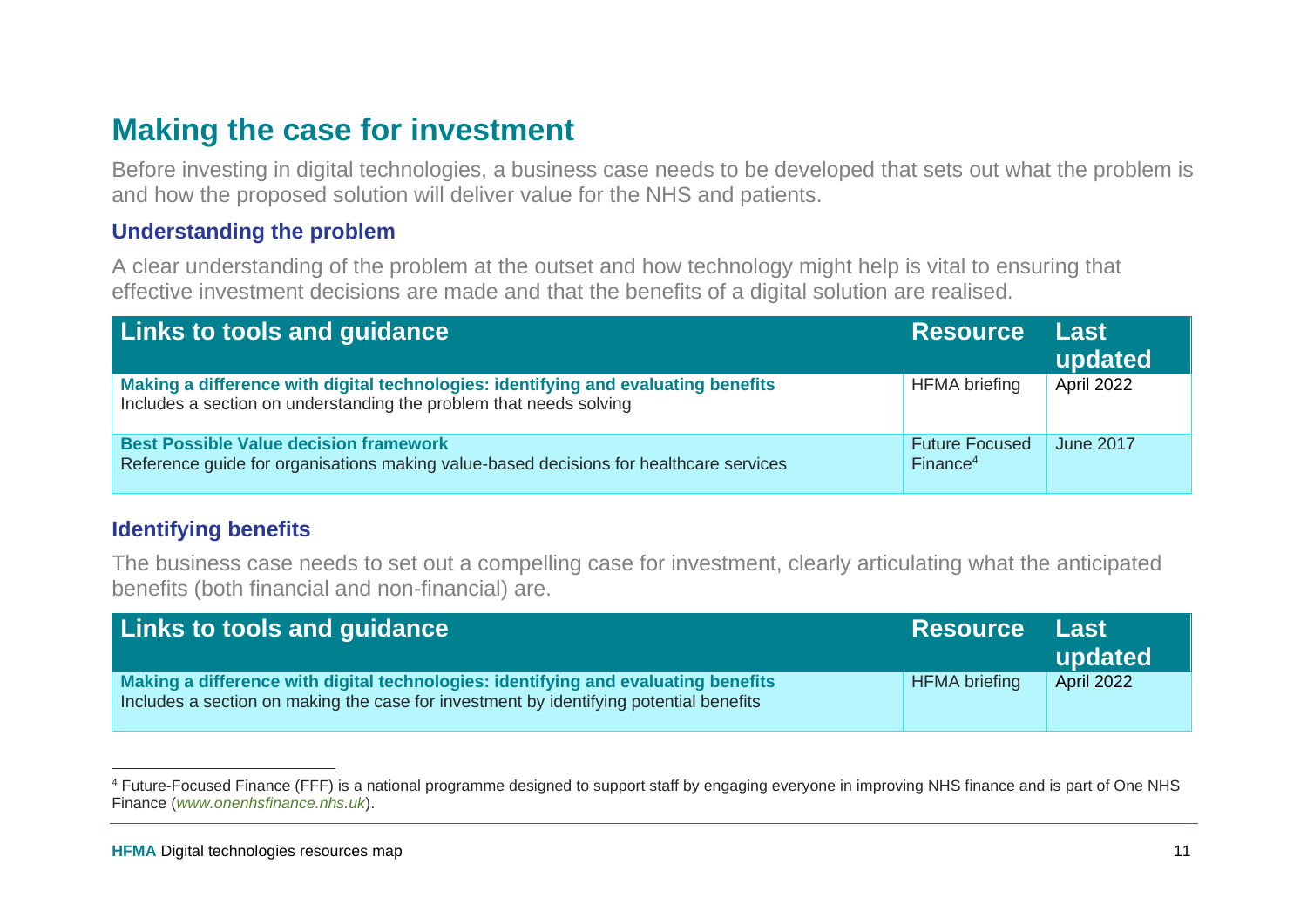| <b>Links to tools and guidance</b>                                                                                                                                                                                                                                                                                                                   | <b>Resource</b>                                 | <b>Last</b><br>updated |
|------------------------------------------------------------------------------------------------------------------------------------------------------------------------------------------------------------------------------------------------------------------------------------------------------------------------------------------------------|-------------------------------------------------|------------------------|
| Delivering the benefits of digital health care<br>Sets out the possibilities of transforming healthcare with digital technologies, including examples of<br>how early implementers have identified the benefits arising                                                                                                                              | <b>The Nuffield</b><br>Trust report             | February 2016          |
| <b>Digital productivity</b><br>Addresses how the adoption of evidence-based digital tools can improve productivity across the NHS<br>and social care, including case studies                                                                                                                                                                         | <b>NHSE&amp;I</b><br>(formerly NHSX)<br>webpage | n/a                    |
| <b>Benefits and health economics</b><br>Tools, resources and examples of benefits management and how data is evidencing impact of digital<br>health and care services and being used to measure improvement enabled by technology. Specific<br>resources are signposted below. Part of the Innovation Collaborative workspace                        | <b>FutureNHS</b><br>workspaces                  | n/a                    |
| Data sources for monitoring benefits realisation<br>Highlights the range of data available to support benefits realisation studies and how to access it. Part<br>of the Innovation Collaborative workspace                                                                                                                                           | <b>FutureNHS</b><br>workspaces                  | n/a                    |
| <b>Guidance for monetising benefits</b><br>National best practice to support local teams in considering approaches they can take to measure<br>improvements arising from digital innovation. Part of the Innovation Collaborative workspace                                                                                                          | <b>FutureNHS</b><br>workspaces                  | n/a                    |
| <b>EQ-5D instruments</b><br>Established method of measuring patient-reported health outcomes used for quantifying the quality of<br>life improvements from investment decisions                                                                                                                                                                      | EuroQol<br>webpage                              | n/a                    |
| Benefits workshops and masterclasses (benefits planning)<br>Originally developed to support submissions to the national innovation collaborative, the workshops<br>provide useful insight for identifying and recognising benefits across all digital transformation<br>regardless of funded sources. Part of the Innovation Collaborative workspace | <b>FutureNHS</b><br>workspaces                  | n/a                    |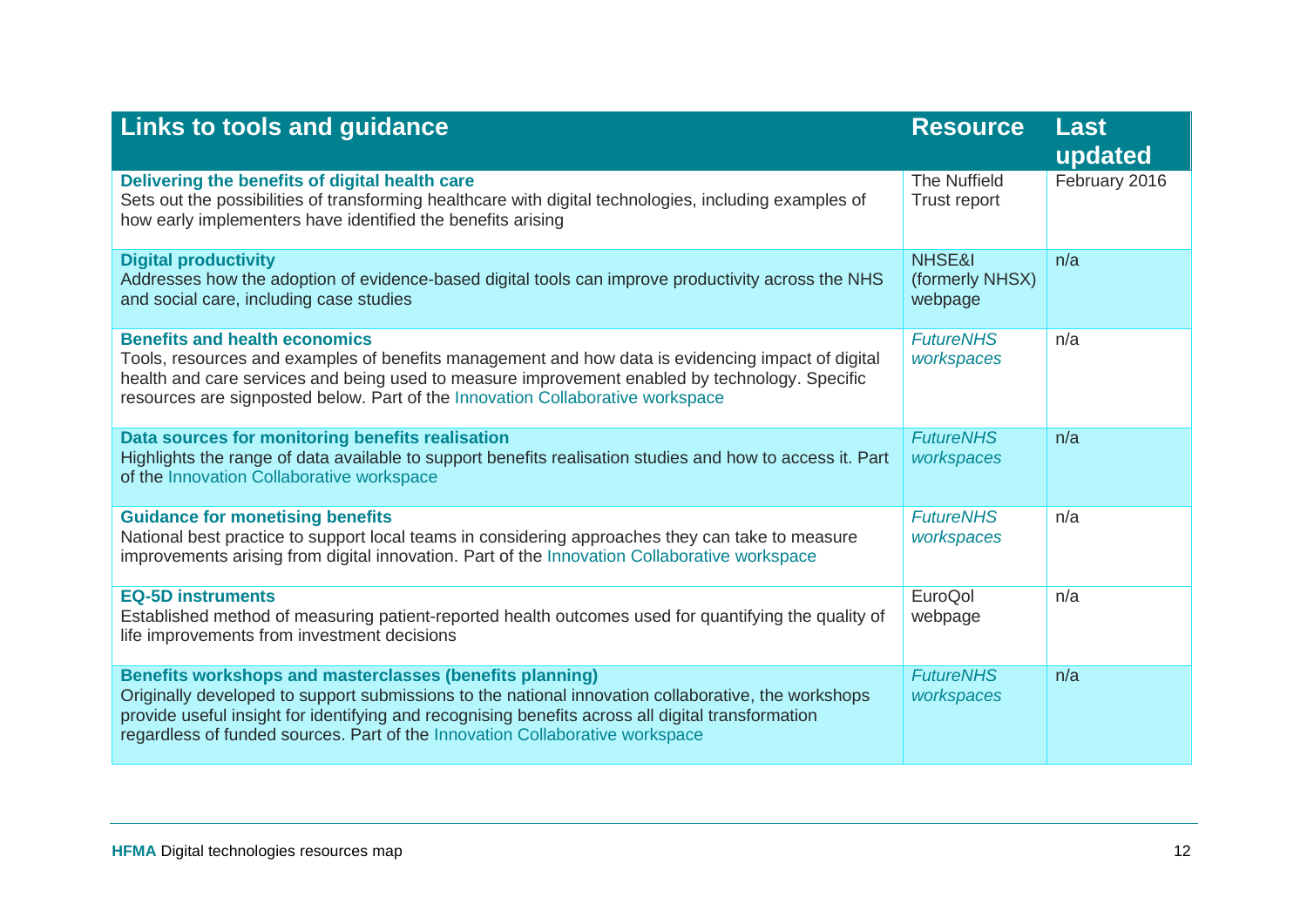| <b>Links to tools and guidance</b>                                                                                                                     | <b>Resource</b>                                    | ⊟ Last<br>updated |
|--------------------------------------------------------------------------------------------------------------------------------------------------------|----------------------------------------------------|-------------------|
| Striving for sustainability through digital innovation<br>Explores the positive impact on the environment of recent NHS Digital programme developments | <b>National Health</b><br><b>Executive article</b> | January 2022      |

#### <span id="page-12-0"></span>**Procurement**

This section outlines resources to support organisations when procuring digital technologies. It provides details of current legislation and best practice to ensure that procurement practices are safe, efficient and effective.

| <b>Links to tools and guidance</b>                                                                                                                                                                | <b>Resource</b>                      | Last<br>updated |
|---------------------------------------------------------------------------------------------------------------------------------------------------------------------------------------------------|--------------------------------------|-----------------|
| <b>Digital Technology Assessment Criteria (DTAC)</b><br>Toolkit that can be used by organisations to assess suppliers and ensure that new digital technologies<br>meet minimum baseline standards | NHSE&I<br>(formerly NHSX)<br>webpage | n/a             |
| <b>Procurement frameworks</b><br>Suite of frameworks for commonly procured digital solutions to enable a quicker, easier and more<br>informed procurement process for NHS organisations           | NHSE&I<br>(formerly NHSX)<br>webpage | n/a             |
| <b>Digital care services catalogue</b><br>Catalogue of approved suppliers and technologies which are related to primary care and provide<br>assurance of high technology and data standards       | <b>NHS Digital</b><br>webpage        | n/a             |
| A buyer's guide to AI in health care<br>Sets out the questions you need to consider to ensure decisions about buying AI products are well-<br>informed                                            | NHSE&I<br>(formerly NHSX)<br>webpage | September 2020  |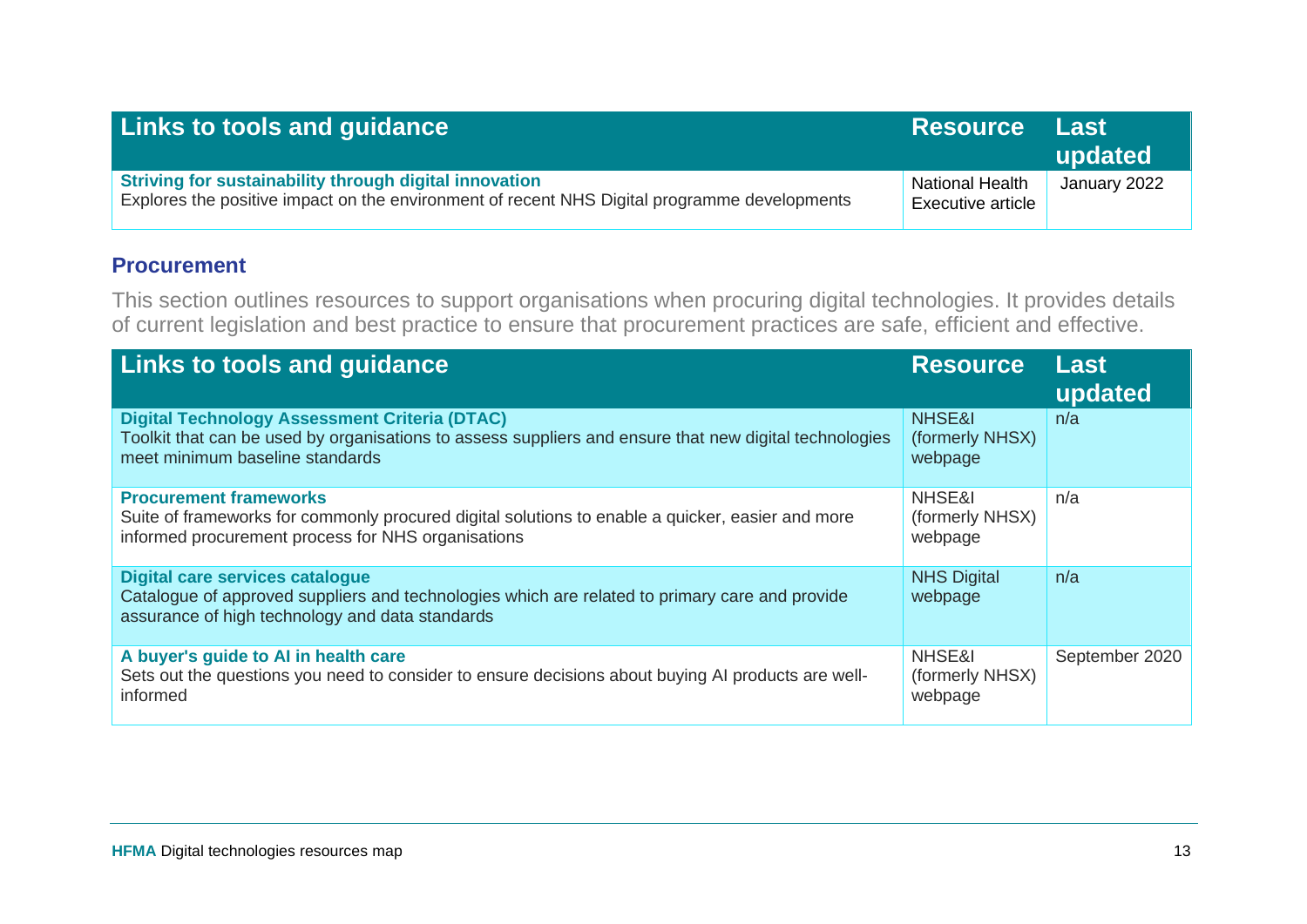#### <span id="page-13-0"></span>**Accounting for digital investment and resource impact**

Accounting for innovative digital technologies is complex and organisations need to be aware of the key funding and accounting issues before committing to invest. Funding and accounting issues can only be considered once the resource impact of decisions has been assessed.

| <b>Links to tools and guidance</b>                                                                                                                                                                                                                                                                                            | <b>Resource</b>                | Last<br>updated  |
|-------------------------------------------------------------------------------------------------------------------------------------------------------------------------------------------------------------------------------------------------------------------------------------------------------------------------------|--------------------------------|------------------|
| Accounting for revenue and capital: implications for the digital age<br>Explores the key funding and accounting issues that NHS finance teams need to consider when<br>developing business cases for digital transformation projects                                                                                          | <b>HFMA</b> briefing           | December 2021    |
| Getting to grips with the funding and accounting challenges facing digital investment<br>Highlights what board members need to be aware of in relation to the funding and accounting<br>challenges facing digital investments                                                                                                 | <b>NHS Providers</b><br>blog   | January 2022     |
| <b>IFRS 16 leases: practical application</b><br>Investment in digital technologies may take the form of a lease in which case accounting standard<br>IFRS16 is relevant and applicable to all investments from 1 April 2022                                                                                                   | <b>HFMA</b> briefing           | February 2020    |
| <b>Accounting for joint working arrangements</b><br>Joint arrangements are expected to increase with the introduction of integrated care systems and<br>allocation of capital funding at system level. Thiis briefing outlines the legislation and guidance that<br>NHS bodies need to take account of in these circumstances | <b>HFMA</b> briefing           | <b>June 2017</b> |
| Making a difference with digital technologies: identifying and evaluating benefits<br>Includes a section on understanding the resource impact of new care models                                                                                                                                                              | <b>HFMA</b> briefing           | April 2022       |
| <b>Calculating return on investment of remote monitoring projects</b><br>Outlines approaches that can be taken to calculate and measure expected return on investment from<br>investment in digital technologies. Part of the Innovation Collaborative workspace                                                              | <b>FutureNHS</b><br>workspaces | n/a              |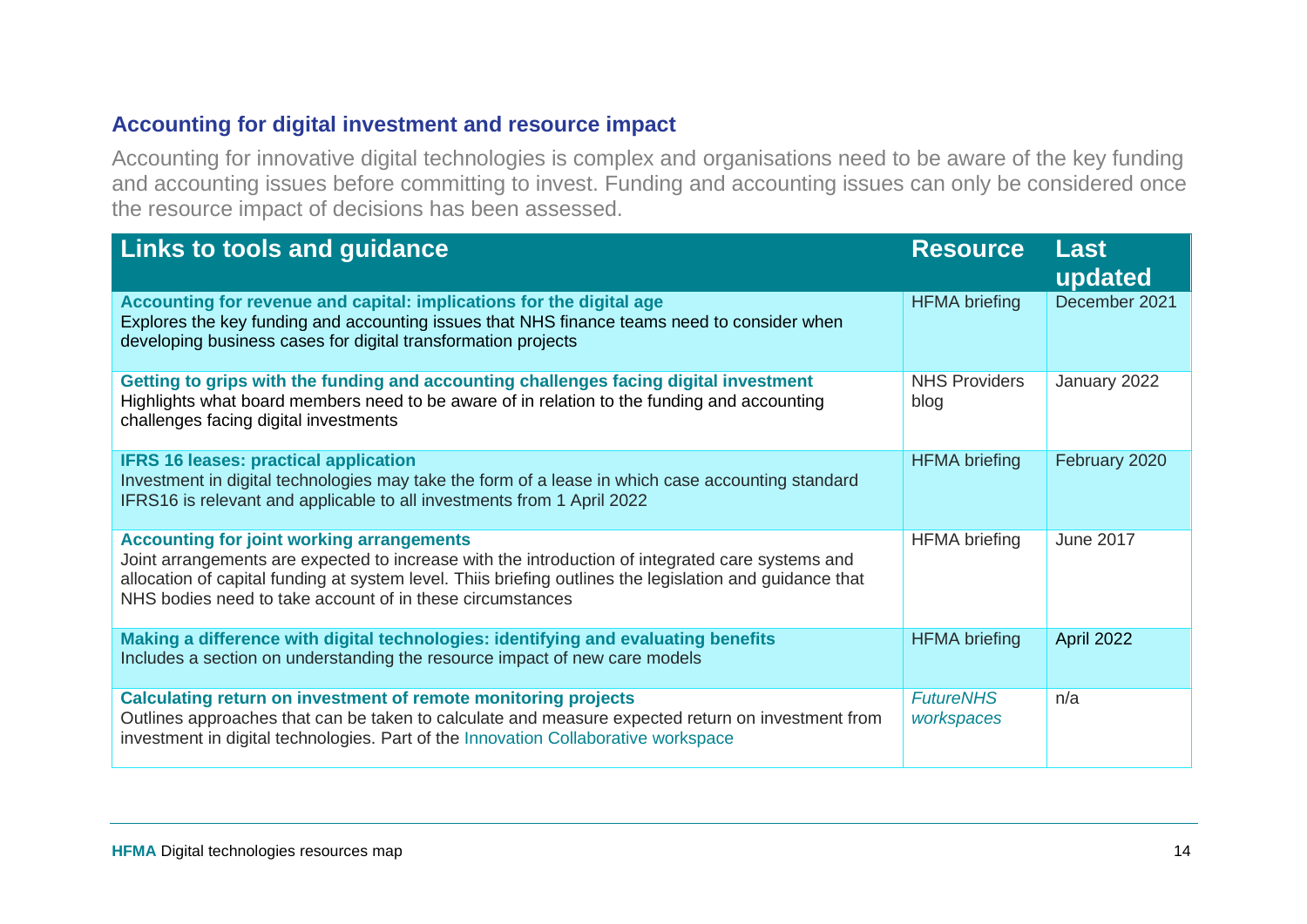#### <span id="page-14-0"></span>**Business cases**

A business case brings together in a single document all the factors relevant for organisations to review when deciding whether to invest.

| <b>Links to tools and guidance</b>                                                                                                                                                                  | <b>Resource</b>                | <b>Last</b><br>updated |
|-----------------------------------------------------------------------------------------------------------------------------------------------------------------------------------------------------|--------------------------------|------------------------|
| The art of the digital business case<br>Factors to be considered when building a compelling digital business case                                                                                   | <b>HFMA blog</b>               | December 2021          |
| A guide to good practice for digital and data-driven health technologies<br>Details the evidence required for business cases including the need for a value proposition                             | Government<br>report           | January 2021           |
| <b>Making the right technology decisions</b><br>A guide for board members on how to make technology investment decisions                                                                            | <b>NHS Providers</b><br>report | December 2021          |
| <b>Business case guidance</b><br>Guidance for health and social care organisations writing business cases for investment in digital<br>technologies. Part of the Innovation Collaborative workspace | <b>FutureNHS</b><br>workspaces | n/a                    |
| <b>Business case reviewers checklist</b><br>Based on the requirements of HM Treasury Green Book, provides a detailed checklist for assessment<br>of large-scale projects                            | <b>HM Treasury</b>             | <b>March 2022</b>      |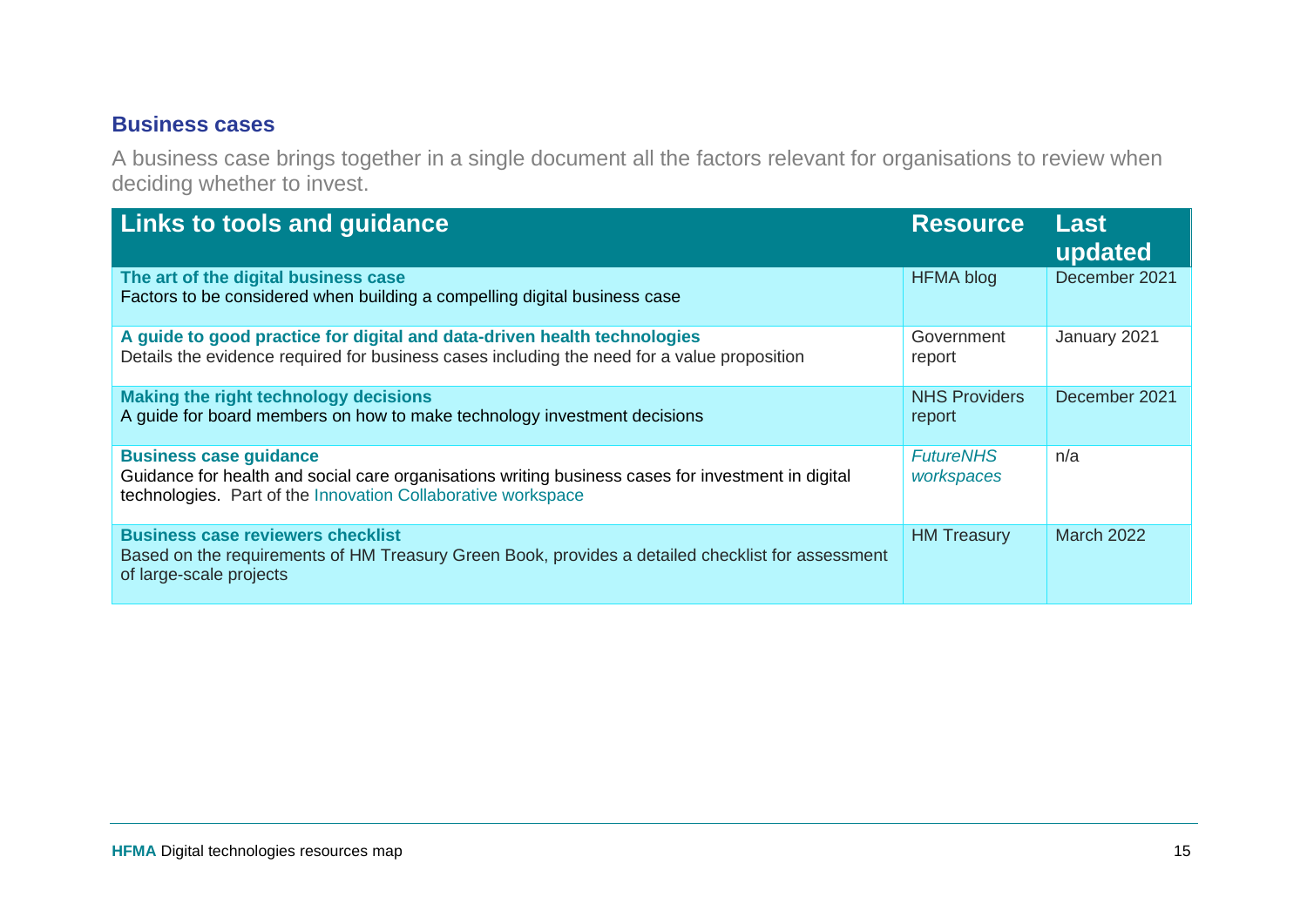### <span id="page-15-0"></span>**Implementation and change management**

#### <span id="page-15-1"></span>**Collaborative working**

Successful implementation of digital technologies requires collaborative working between a range of professionals with appropriate skills and experience. The overall team will require representation from finance, informatics, procurement, clinical and change management staff.

| <b>Links to tools and guidance</b>                                                                                                                                          | <b>Resource</b>                                  | <b>Last</b><br>updated |
|-----------------------------------------------------------------------------------------------------------------------------------------------------------------------------|--------------------------------------------------|------------------------|
| <b>Roundtable: Digital role</b><br>Finance leaders, clinicians and informatics specialists discuss how finance professions can support<br>the digital transformation agenda | <b>HFMA</b><br>roundtable                        | May 2021               |
| <b>Improving efficiency</b><br>The role of finance in supporting the use of digital technology to transform services and drive value<br>and efficiency                      | <b>HFMA</b> annual<br>conference<br>presentation | December 2021          |

#### <span id="page-15-2"></span>**Change management**

Successful implementation of digital technologies is not possible without robust change management

| <b>Links to tools and guidance</b>                                                                                                                                                                                                                         | <b>Resource</b>                | <b>Last</b><br>updated |
|------------------------------------------------------------------------------------------------------------------------------------------------------------------------------------------------------------------------------------------------------------|--------------------------------|------------------------|
| <b>Change management</b><br>Explores the definition of change and the process of change management                                                                                                                                                         | <b>HFMA</b> bitesize<br>course | n/a                    |
| A guide for how to successfully integrate new technology to improve a process within your<br>organisation<br>Outlines the behavioural change that is vital for successful digital transformation. Part of the<br><b>Innovation Collaborative workspace</b> | <b>FutureNHS</b><br>workspaces | n/a                    |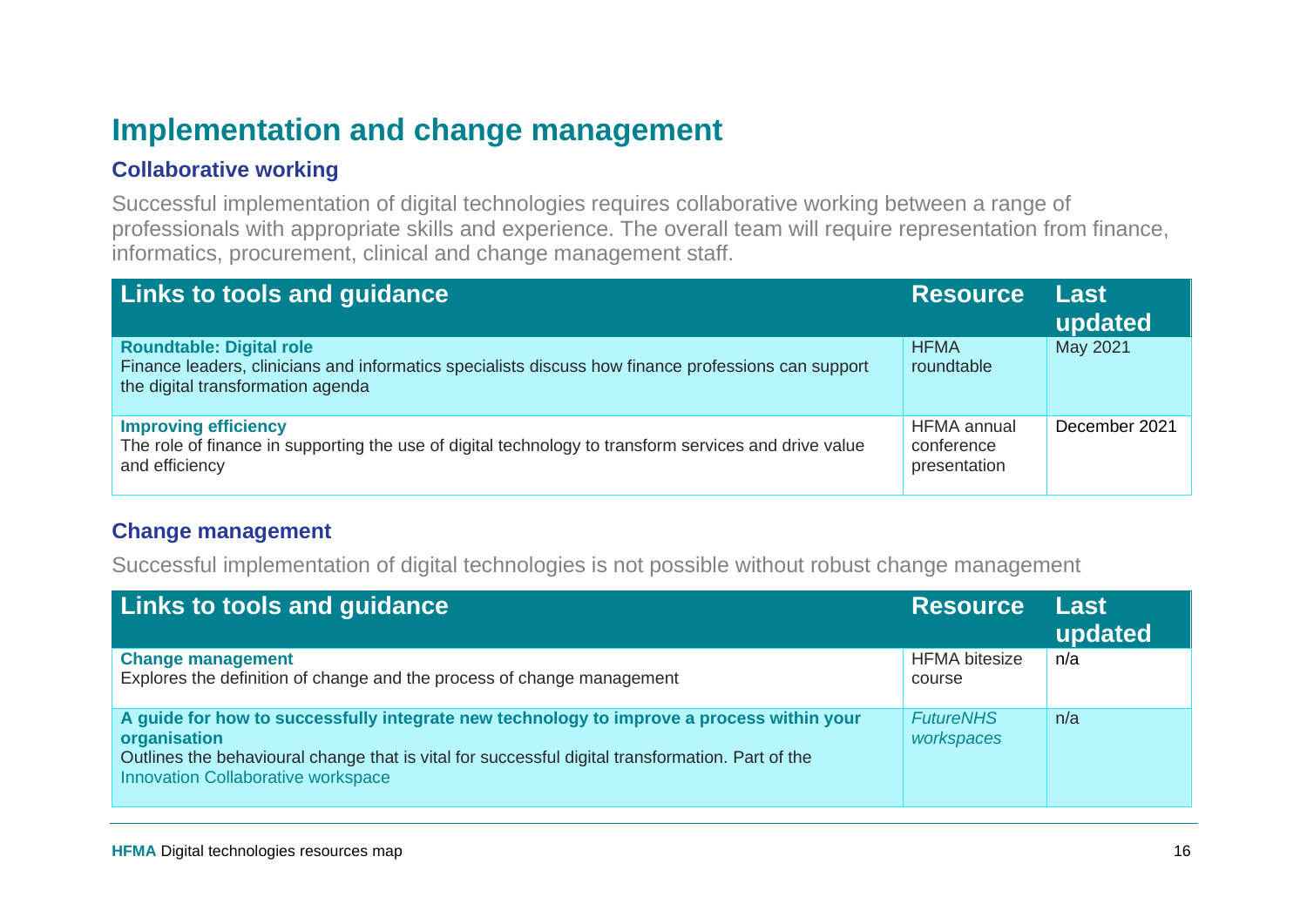| <b>Links to tools and guidance</b>                                                                                                                                                                                                                                        | <b>Resource</b>                | <b>Last</b><br>updated |
|---------------------------------------------------------------------------------------------------------------------------------------------------------------------------------------------------------------------------------------------------------------------------|--------------------------------|------------------------|
| <b>Change management toolkit</b><br>Produced by NHS Digital, this toolkit details a framework for change with typical phases and<br>associated tasks and activities of a change project, including the people side of change. Part of the<br>Change Management workspace. | <b>FutureNHS</b><br>workspaces | n/a                    |
| Improvement capability building and delivery team<br>Resources to support organisations and systems to build improvement capability in teams                                                                                                                              | NHSE&I<br>webpage              | n/a                    |
| Quality, service improvement and redesign (QSIR) tools<br>Describes a six-stage approach to project management supported by a library of tool and resources                                                                                                               | NHSE&I<br>webpage              | n/a                    |
| Project management - an overview<br>Guide to the role of project management and tools available                                                                                                                                                                           | NHSE&I briefing                | n/a                    |
| <b>Managing projects</b><br>Tools, techniques and examples of project management                                                                                                                                                                                          | <b>HFMA</b> webinar            | February 2021          |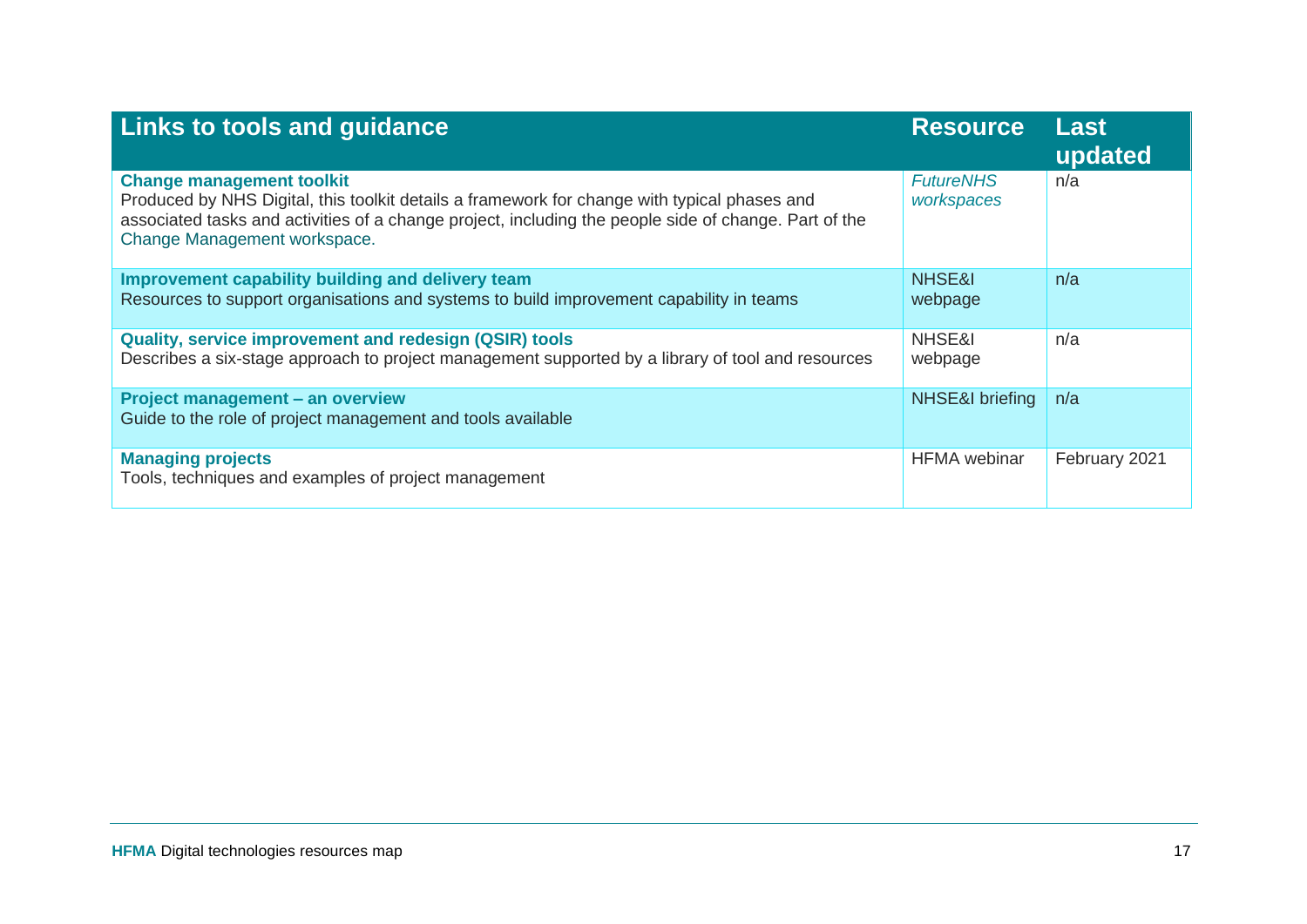### <span id="page-17-0"></span>**Evaluation**

Evaluating the effectiveness of the digital investment following implementation is key to ensuring that resources are used wisely in the NHS. Have the benefits set out in the business case been realised?

| <b>Links to tools and guidance</b>                                                                                                                                                                                                                                                       | <b>Resource</b>                | <b>Last</b><br>updated |
|------------------------------------------------------------------------------------------------------------------------------------------------------------------------------------------------------------------------------------------------------------------------------------------|--------------------------------|------------------------|
| Making a difference with digital technologies: identifying and evaluating benefits<br>Includes sections on defining metrics and evaluating the effectiveness of digital investment                                                                                                       | <b>HFMA</b> briefing           | April 2022             |
| <b>Making data count</b><br>Introduction to statistical process control (SPC), an analytical technique that plots data over time that<br>is widely used in the NHS to understand whether change results in improvement                                                                   | <b>NHSE&amp;I</b><br>webpage   | n/a                    |
| <b>Making data count workspace</b><br>Interactive workspace to share best practice in use of statistical process control (SPC) as an analytical<br>technique                                                                                                                             | <b>FutureNHS</b><br>workspaces | n/a                    |
| Benefits workshops and masterclasses (evaluating impact)<br>Workshops provide theory and practical examples of rapid evaluation and rapid insight associated with<br>digital innovation. Part of the Innovation Collaborative workspace                                                  | <b>FutureNHS</b><br>workspaces | February 2021          |
| <b>Evaluation planning toolkit</b><br>Practical guide for project evaluations. Part of the AnalystX Data and Analytics workspace                                                                                                                                                         | <b>FutureNHS</b><br>workspaces | n/a                    |
| <b>Measuring for improvement in digital health</b><br>Infographic to support local teams measure improvements arising from implementing digital<br>technologies. Part of the Innovation Collaborative workspace                                                                          | <b>FutureNHS</b><br>workspaces | n/a                    |
| Near me: assessing the financial impact of Scotland's video consultation service<br>With specific reference to introduction of video consultation in Scotland, this briefing considers how the<br>financial impact and value of investment can be assessed at national and patient level | <b>HFMA</b> briefing           | <b>March 2022</b>      |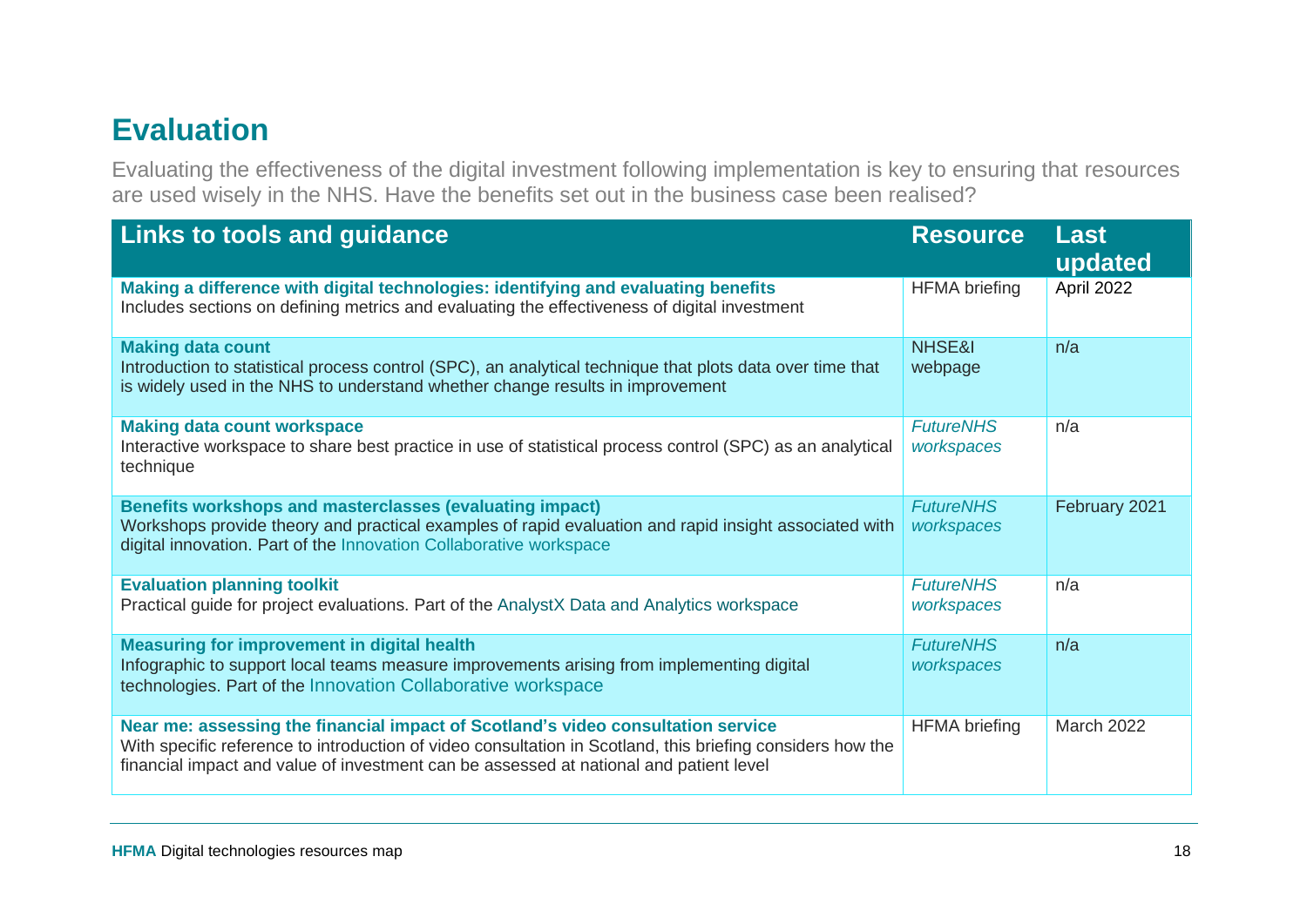## <span id="page-18-0"></span>**Examples of delivering value with digital technologies**

There is a growing body of evidence supporting the value-adding benefit of using digital technologies to support service transformation and ensure efficient, effective delivery of care. This section provides examples of the innovation taking place across health and social care. In addition, a library of case studies can be found on the FutureNHS innovation collaboration<sup>7</sup> workspace.

| <b>Topic</b>                       | Links to tools and guidance                                                                                                                                                                                                                                      | <b>Resource</b>                      | <b>Last</b><br>updated |
|------------------------------------|------------------------------------------------------------------------------------------------------------------------------------------------------------------------------------------------------------------------------------------------------------------|--------------------------------------|------------------------|
| <b>Pathway redesign</b>            | <b>Digital playbooks</b><br>How to use digital ways of working to improve patient outcomes, by reimagining<br>and redesigning care pathways                                                                                                                      | NHSE&I<br>(formerly NHSX)<br>tools   | n/a                    |
| <b>Elective Recovery</b>           | <b>Elective recovery tech fund</b><br>Examples of systems using digital technologies to speed up elective recovery<br>and tackle waiting lists                                                                                                                   | NHSE&I<br>(formerly NHSX)<br>website | n/a                    |
| <b>Cardiology</b>                  | Remote monitoring of implantable cardiac devices<br>Describes how digital technologies have supported remote monitoring of<br>implantable cardiac devices to improve patient safety and reduce face-to-face<br>appointments                                      | <b>HFMA</b> case<br>study            | <b>March 2022</b>      |
| <b>Primary care</b>                | Access to and delivery of general practice services<br>Report demonstrating growing patient preferences for non face-to-face<br>consultation where digital tools are available and used effectively                                                              | The Health<br>Foundation             | <b>March 2022</b>      |
| <b>Wellbeing and</b><br>prevention | Using digital technologies to prevent stroke<br>How one organisation has implemented community pharmacy-based monitoring<br>for atrial fibrillation to promote early detection and reduce the number of acute<br>hospital admissions of patients having a stroke | <b>HFMA</b> case<br>study            | January 2022           |

<sup>7</sup> *[FutureNHS workspaces](#page-3-1)*, *[Case Studies and Evaluations -](https://future.nhs.uk/InnovationCollaborative/view?objectId=26852592#26852592) Innovation Collaborative*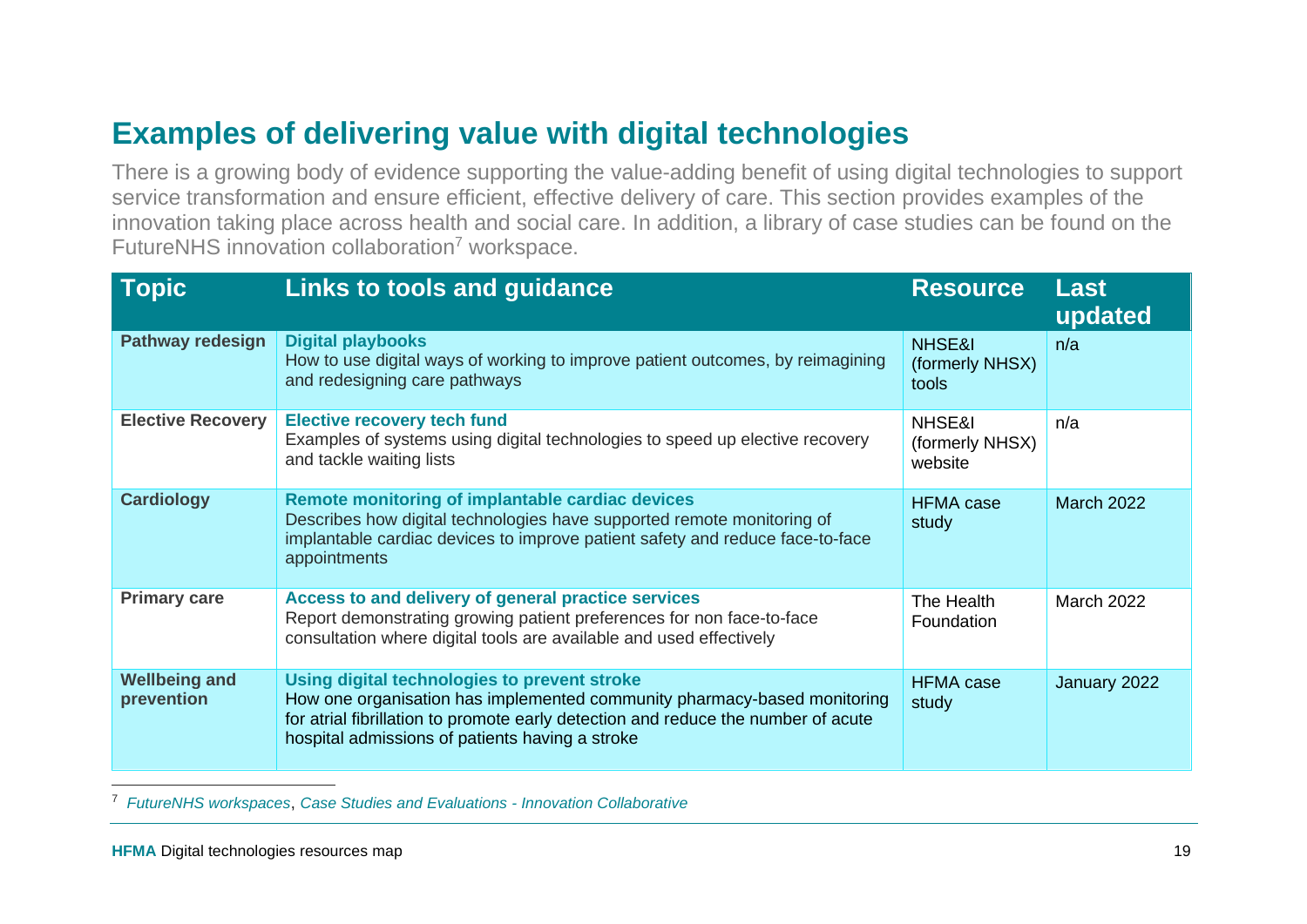| <b>Topic</b>                                                            | <b>Links to tools and guidance</b>                                                                                                                                                                                                                                                                                                                                                  | <b>Resource</b>                                  | <b>Last</b><br>updated |
|-------------------------------------------------------------------------|-------------------------------------------------------------------------------------------------------------------------------------------------------------------------------------------------------------------------------------------------------------------------------------------------------------------------------------------------------------------------------------|--------------------------------------------------|------------------------|
| <b>Population Health</b>                                                | <b>Case study: Dorset Integrated Care System</b><br>How the system is working together in using data and digital health to influence<br>decision making and has designed pathway changes to empower people and<br>improve health outcomes                                                                                                                                           |                                                  | December 2021          |
| <b>Chronic</b><br>obstructive<br>pulmonary<br>disease (primary<br>care) | Pulmonary rehabilitation enabled by virtual reality and artificial intelligence<br>Explores how the use of virtual reality headsets, wearable devices and AI allows<br>the delivery of pulmonary rehabilitation in a patient's home, increasing access to<br>the service, reducing drop-out rates and improving outcomes for patients with<br>chronic obstructive pulmonary disease | <b>HFMA</b> webinar                              | December 2021          |
| Gastroenterology                                                        | <b>Gastroenterology digital playbook</b><br>Highlights a range of digital solutions which can help solve common challenges<br>in the delivery of gastroenterology services                                                                                                                                                                                                          | <b>HFMA</b> webinar                              | December 2021          |
| <b>Mental health</b>                                                    | The mental health digital playbook<br>Examples of how mental health services are implementing digital technologies<br>into care pathways                                                                                                                                                                                                                                            | <b>HFMA</b> webinar                              | November 2021          |
| <b>Social care</b>                                                      | <b>Improving assessment for home adaptions using smartphones</b><br>Explores the potential for smartphone technology to support rapid assessments<br>for adaptions of client's homes to meet increasing demand for the service<br>against a backdrop of high staff vacancies.                                                                                                       | Local<br>Government<br>Association<br>case study | March 2021             |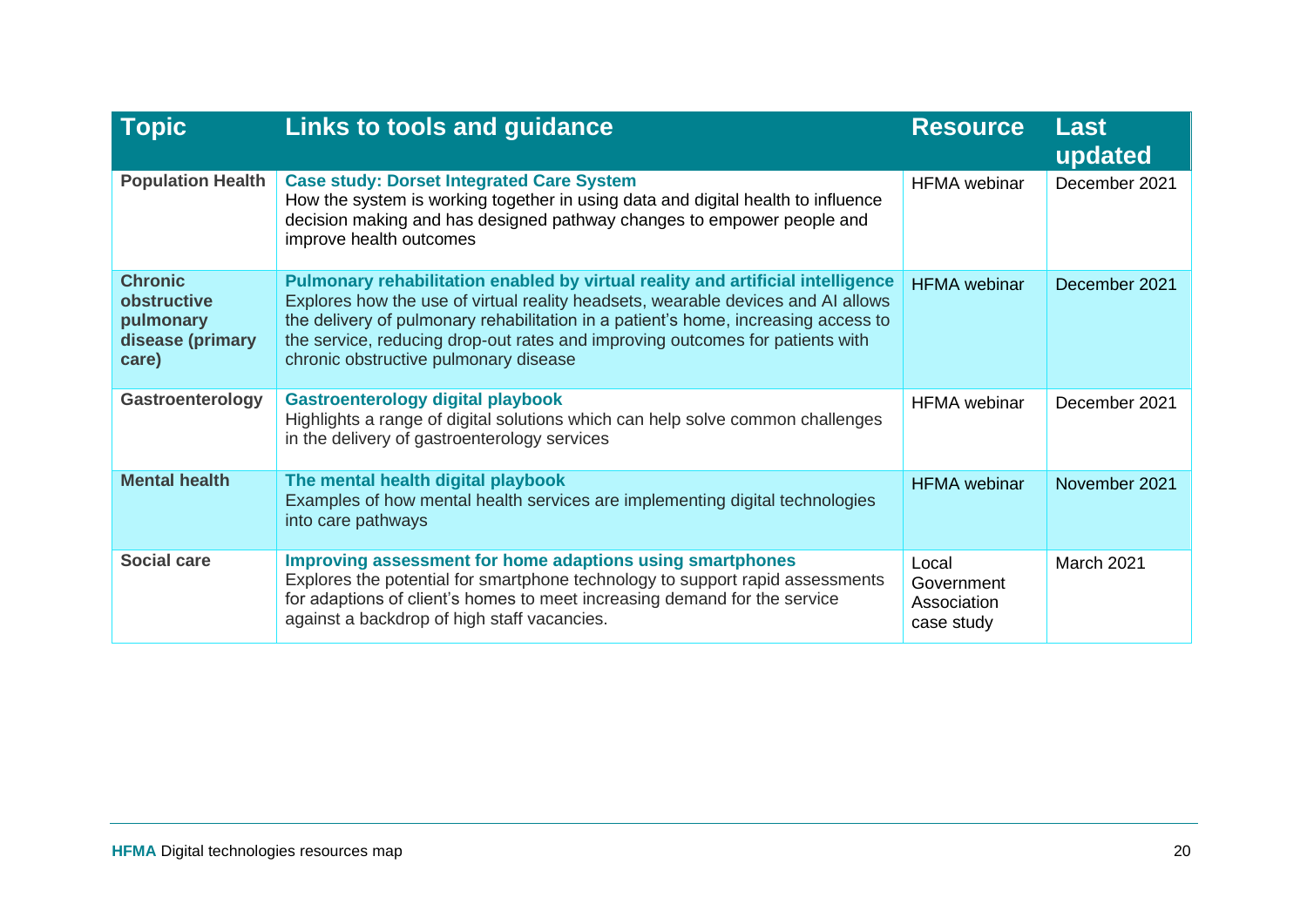### <span id="page-20-0"></span>**Glossary**

This section defines the terms that are commonly used in relation to digital technologies, including acronyms and abbreviations.

| Term                                              | <b>Definition</b>                                                                                                                                                                                                                                                                                                                                                                                                                                                                                                                                             |
|---------------------------------------------------|---------------------------------------------------------------------------------------------------------------------------------------------------------------------------------------------------------------------------------------------------------------------------------------------------------------------------------------------------------------------------------------------------------------------------------------------------------------------------------------------------------------------------------------------------------------|
| <b>Artificial intelligence (AI)</b>               | An umbrella term encompassing approaches (such as machine learning) where tasks can be digitised<br>using software that replicates functions that have, until recently, been synonymous with human<br>intelligence. Examples in the finance function include the scanning and processing of invoices. In patient<br>care, there are many more potential uses in areas such as record transcription, virtual nurses, and image<br>analysis.                                                                                                                    |
| <b>Applied artificial intelligence</b>            | Embedded in IT systems, applied AI provides the ability for machines to take in information, reason within<br>a rules-based structure to reach conclusions and take action. An applied AI system can also learn from the<br>decisions that it is making as it takes in more information. As a consequence a system can correct itself<br>based on any unsuccessful actions. As an applied AI systems learns from the information it is fed and the<br>rules that it is taught, it is important that the information and the rules do not contain biased data. |
| <b>Application programming</b><br>interface (API) | This is a computing interface between multiple software programmes. Unlike robotic process automation<br>(RPA), API does not access the programmes in the same way that a human would but is programmed into<br>both systems to allow them to interface.                                                                                                                                                                                                                                                                                                      |
| <b>Augmented reality (AR)</b>                     | Presents digital information, objects, or media in the real world through a mobile device or headset. These<br>elements can appear as a flat graphical overlay or can behave as a seemingly real '3D' object.                                                                                                                                                                                                                                                                                                                                                 |
| <b>Automation</b>                                 | The process of taking the human out of a process – replacing it with a software robot that does the process<br>automatically.                                                                                                                                                                                                                                                                                                                                                                                                                                 |
| <b>Cognitive technology</b>                       | This is a broad term that encompasses algorithms, RPA, machine learning and artificial intelligence.                                                                                                                                                                                                                                                                                                                                                                                                                                                          |
| <b>Deep learning</b>                              | Deep learning is a type of machine learning in which multiple layers of processing are used to extract<br>progressively higher level but more abstract features from data.                                                                                                                                                                                                                                                                                                                                                                                    |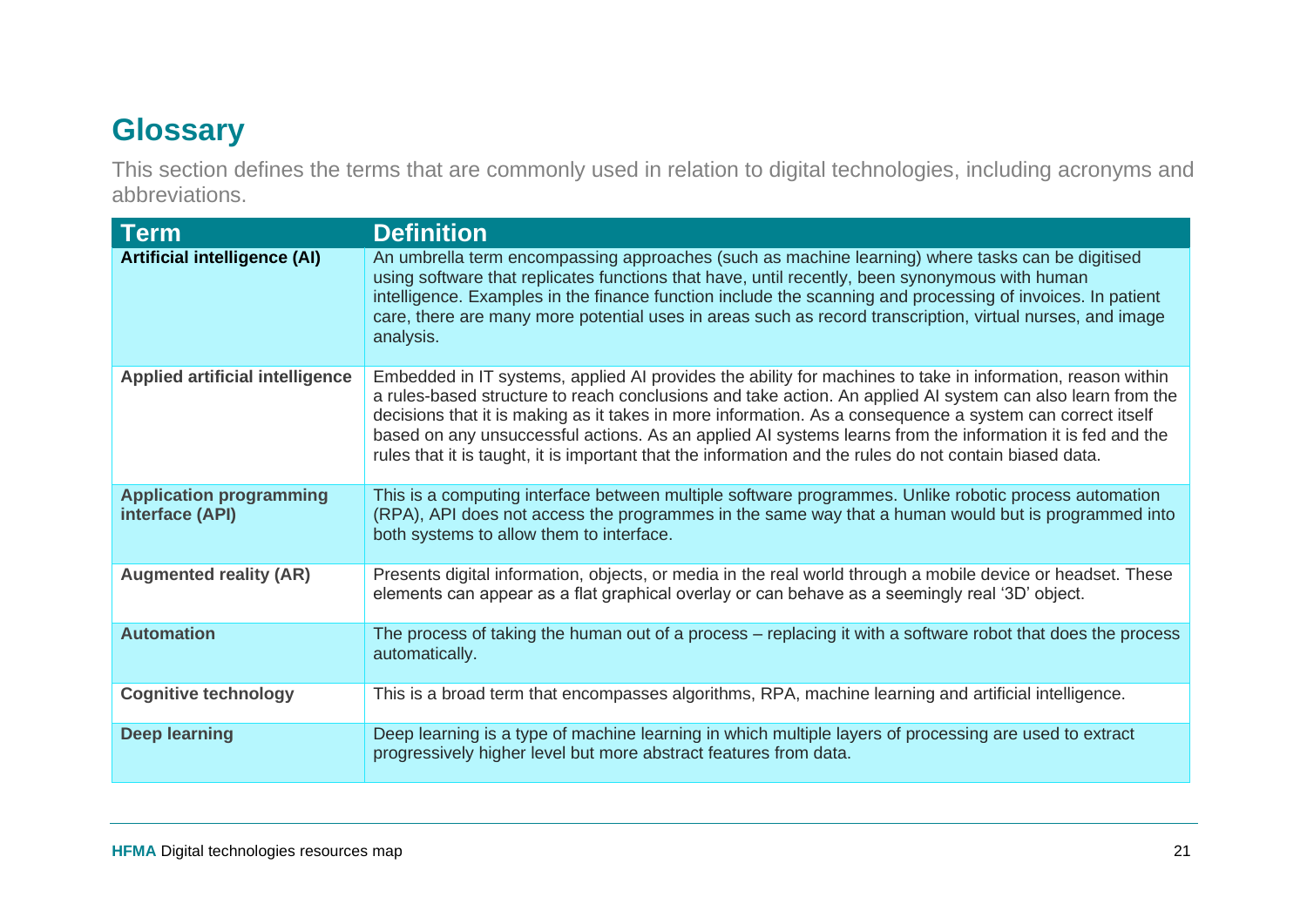| <b>Term</b>                                                         | <b>Definition</b>                                                                                                                                                                                                                                                                                                              |
|---------------------------------------------------------------------|--------------------------------------------------------------------------------------------------------------------------------------------------------------------------------------------------------------------------------------------------------------------------------------------------------------------------------|
| <b>Digital medicine</b>                                             | Products and services that are intended for use in the diagnosis, prevention, monitoring and treatment of a<br>disease, condition, or syndrome. It includes technologies such as telemedicine, smartphone<br>apps, wearable devices and software used in clinical settings (such as e-prescribing).                            |
| <b>Digital worker</b>                                               | A software robot that is undertaking work that would otherwise be done by a person. RPA and intelligent<br>automation are examples of digital workers.                                                                                                                                                                         |
| Electronic health record/<br>electronic patient<br>record (EHR/EPR) | Digital records of a patient's health and care.                                                                                                                                                                                                                                                                                |
| <b>Electronic referral</b><br>service (eRS)                         | A computer system that is used to refer patients from their GP, or local surgery, into the hospital or another<br>healthcare service.                                                                                                                                                                                          |
| <b>Extended Reality (XR)</b>                                        | An umbrella term encapsulating augmented, virtual and mixed reality technologies.                                                                                                                                                                                                                                              |
| <b>Information artefact</b>                                         | Any data item on a screen, page or form that can be used to provide information about the transaction or<br>process under review, examples include, names, dates, amounts, hours, rates, bands, authoriser.                                                                                                                    |
| <b>Information management</b><br>and technology (IM&T)              | The management, procurement and maintenance of computer hardware and software as well as the<br>design of IT systems.                                                                                                                                                                                                          |
| <b>Intelligent automation</b>                                       | A combination of applied AI and RPA where RPA follows the processes usually done by a person and<br>applied AI simulates human intelligence. Processes that do not have a rules-based structure can be<br>automated as the digital worker can handle unstructured data and provide answers based on subjective<br>probability. |
| Internet of things                                                  | A term that has been adopted to refer to any everyday object that has the ability to connect to the internet<br>to provide additional functionality. Examples include smart home technology, such as smart thermostats,<br>smart televisions or other connected devices.                                                       |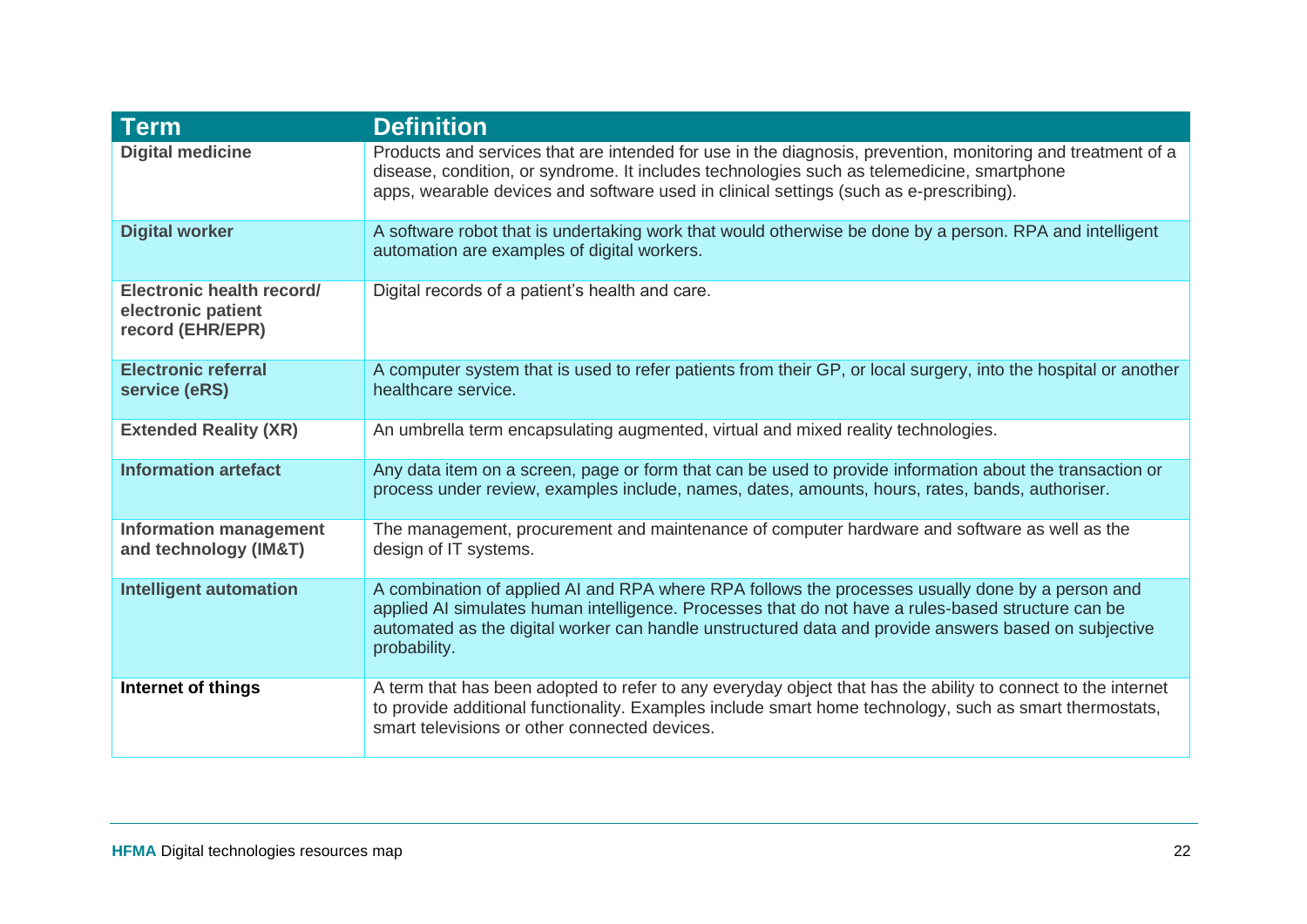| <b>Term</b>                                       | <b>Definition</b>                                                                                                                                                                                                                                                                                                                                                                                                                                                                                                                                                                                                                                                                                                                                                                                                   |
|---------------------------------------------------|---------------------------------------------------------------------------------------------------------------------------------------------------------------------------------------------------------------------------------------------------------------------------------------------------------------------------------------------------------------------------------------------------------------------------------------------------------------------------------------------------------------------------------------------------------------------------------------------------------------------------------------------------------------------------------------------------------------------------------------------------------------------------------------------------------------------|
| <b>Interoperability</b>                           | Sharing of data so that all parties understand it the same way. Interoperability between IT systems<br>sometimes requires system-to-system integration that can be achieved using automation or APIs.                                                                                                                                                                                                                                                                                                                                                                                                                                                                                                                                                                                                               |
| <b>Machine learning (ML)</b>                      | A specific subset of AI that focuses on learning, reasoning, and decision-making. The technologies use<br>statistical models to make predictions (or decisions) without being explicitly programmed to perform the<br>task. The computer 'learns' as it increases its data reference points - this is also referred to as predictive<br>analytics.                                                                                                                                                                                                                                                                                                                                                                                                                                                                  |
| <b>Mobile computing</b>                           | Refers to wireless communication and carry-around computers, such as tablets or smartphones.<br>Increasing mobile computing power supported by an ever-growing network of broadband provision<br>presents new ways of providing access to care and information.                                                                                                                                                                                                                                                                                                                                                                                                                                                                                                                                                     |
| <b>Mixed reality (MR)</b>                         | A form of augmented reality where physical and digital objects co-exist. Digital objects appear anchored to<br>the real-world environment.                                                                                                                                                                                                                                                                                                                                                                                                                                                                                                                                                                                                                                                                          |
| <b>Natural language</b><br>processing (NLP)       | Natural language processing (NLP) refers to the branch of computer science – and more specifically, the<br>branch of artificial intelligence (AI) – concerned with giving computers the ability to understand text and<br>spoken words in much the same way human beings can. NLP combines computational linguistics - rule-<br>based modelling of human language – with statistical, machine learning, and deep learning models.<br>Together, these technologies enable computers to process human language in the form of text or voice<br>data and to assign 'meaning', and thereby work towards 'understanding' the speaker or writer's intent and<br>sentiment. Everyday uses of NLP include chatbots on commercial websites, spam email filters and smart<br>assistants like Apple's Siri and Amazon's Alexa. |
| <b>Personal and wearable</b><br>devices           | An extension of mobile computing where the device is in direct contact with the wearer for long durations<br>and can generate large quantities of data on specific biometrics or behaviours. These devices include<br>smartwatches, fitness trackers, implants or patches with the ability to connect to other devices.                                                                                                                                                                                                                                                                                                                                                                                                                                                                                             |
| <b>Robotic process</b><br><b>automation (RPA)</b> | Software robots that carry out tasks and activities within systems or applications using the same interfaces<br>that a human would use. The robot can work with several different systems in a process so manual<br>repetitive tasks that would otherwise have to be done by a person can be automated.                                                                                                                                                                                                                                                                                                                                                                                                                                                                                                             |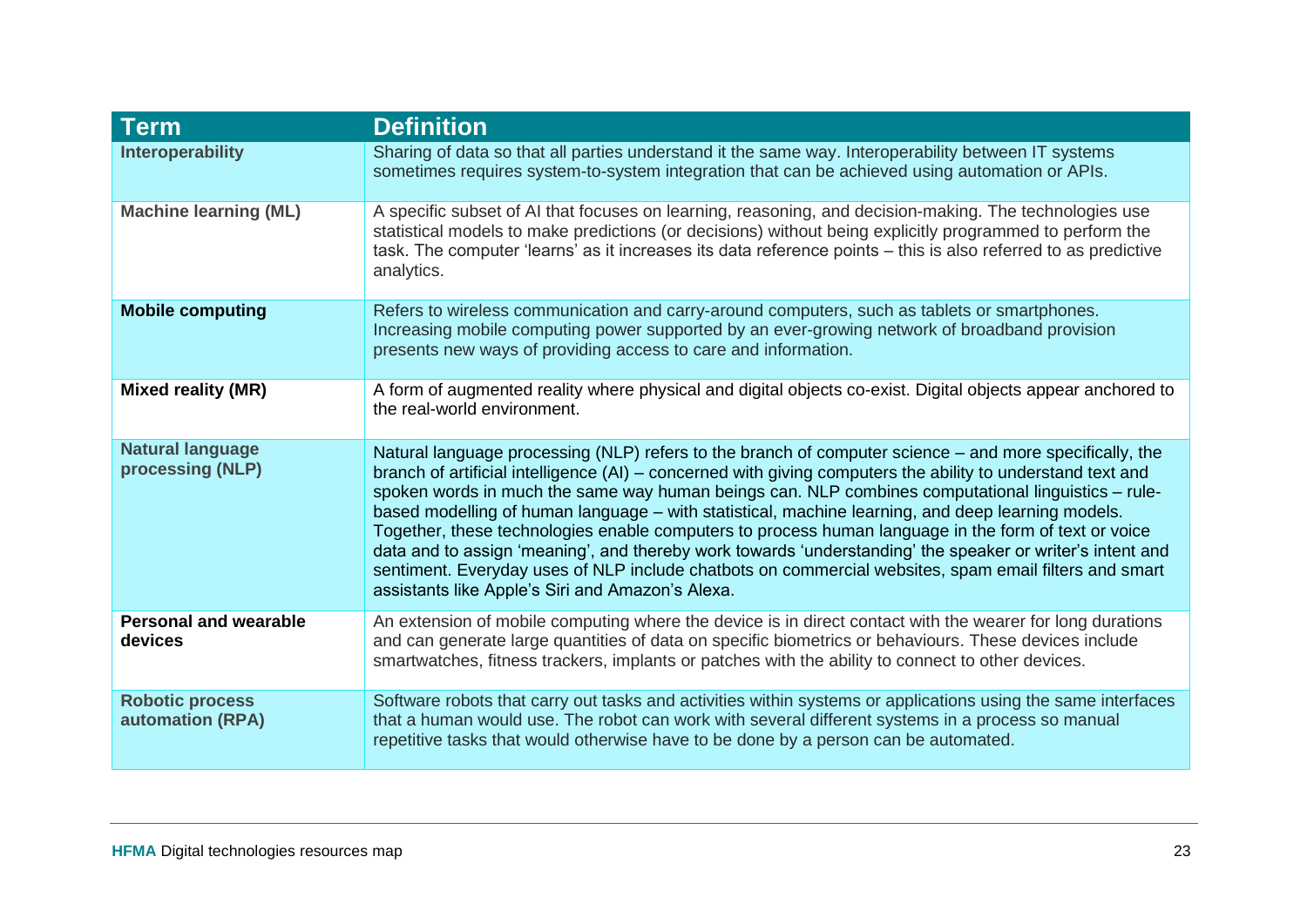| ∣ Term                      | <b>Definition</b>                                                                                                                                                                                                                                                                                                   |
|-----------------------------|---------------------------------------------------------------------------------------------------------------------------------------------------------------------------------------------------------------------------------------------------------------------------------------------------------------------|
| <b>Structured data</b>      | Data that is organised and formatted in a standard way $-$ it is therefore easily searchable and moved from<br>system to system. It is usually found in databases and spreadsheets. RPA deals with structured data as it<br>is straightforward to process.                                                          |
| <b>Unstructured data</b>    | Unstructured data has no pre-defined format or organisation. Examples include letters, handwritten patient<br>notes or information in free text fields. RPA can also deal with unstructured data using machine learning<br>and natural language processing, but it will need to be given data sets to 'learn' from. |
| <b>Virtual reality (VR)</b> | Immerses users in a fully digital environment through a headset or surrounding display. This environment<br>can be computer-generated or filmed in 360-degree video.                                                                                                                                                |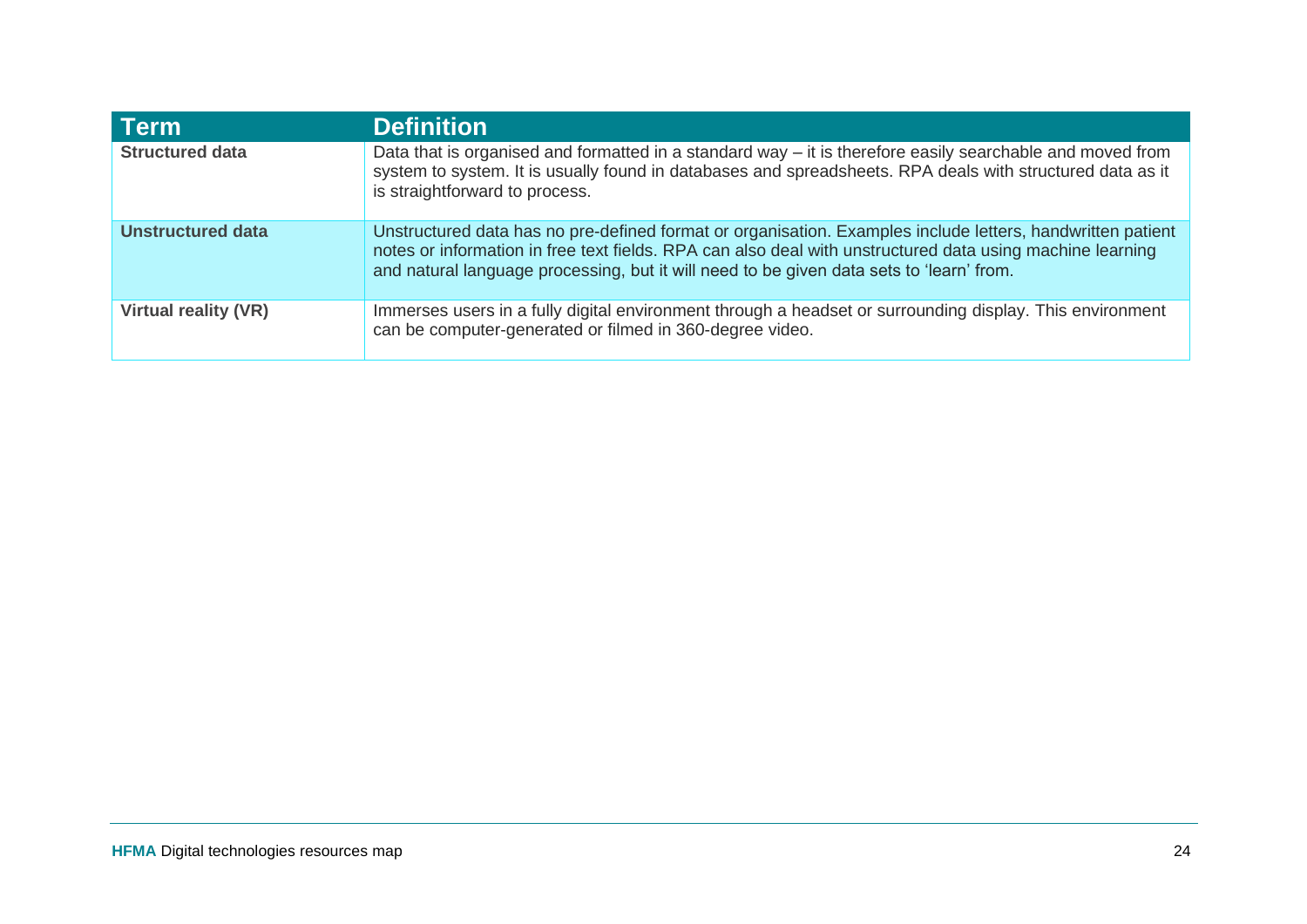### <span id="page-24-0"></span>**About Health Education England**

Health Education England (HEE) is part of the NHS, and we work with partners to plan, recruit, educate and train the health workforce. HEE exists for one reason only: to support the delivery of excellent healthcare and health improvement to the patients and public of England by ensuring that the workforce of today and tomorrow has the right numbers, skills, values and behaviours, at the right time and in the right place.

HEE's Digital Readiness Programme, commissioned by NHSX, aims to uplift digital skills, knowledge, understanding and awareness for all our health and care workforce. This includes:

- Supporting the right culture and environment, for example by ensuring digital is understood, embedded and championed at trust and ICS board level.
- Professionalising the digital workforce through support for professional bodies, regional Informatics Skills Development Networks, and collaborative community networks.
- Establishing learning and development through the NHS Digital Academy and specific learning and development initiatives, for example the Florence Nightingale Digital Nurse Scholarship, and through access to tailored, appropriate online learning for all.
- Building our future digital workforce by undertaking workforce analysis and demand forecasting, and sustainable models to recruit talent, for example through graduate schemes, as well as opportunities for nurturing existing talent, for example through the Topol Digital Health Fellowships.

For more information visit the [Digital Readiness Programme website](https://www.hee.nhs.uk/our-work/digital-readiness) or follow the programme on Twitter [@HEE\\_DigiReady.](https://twitter.com/HEE_DigiReady)